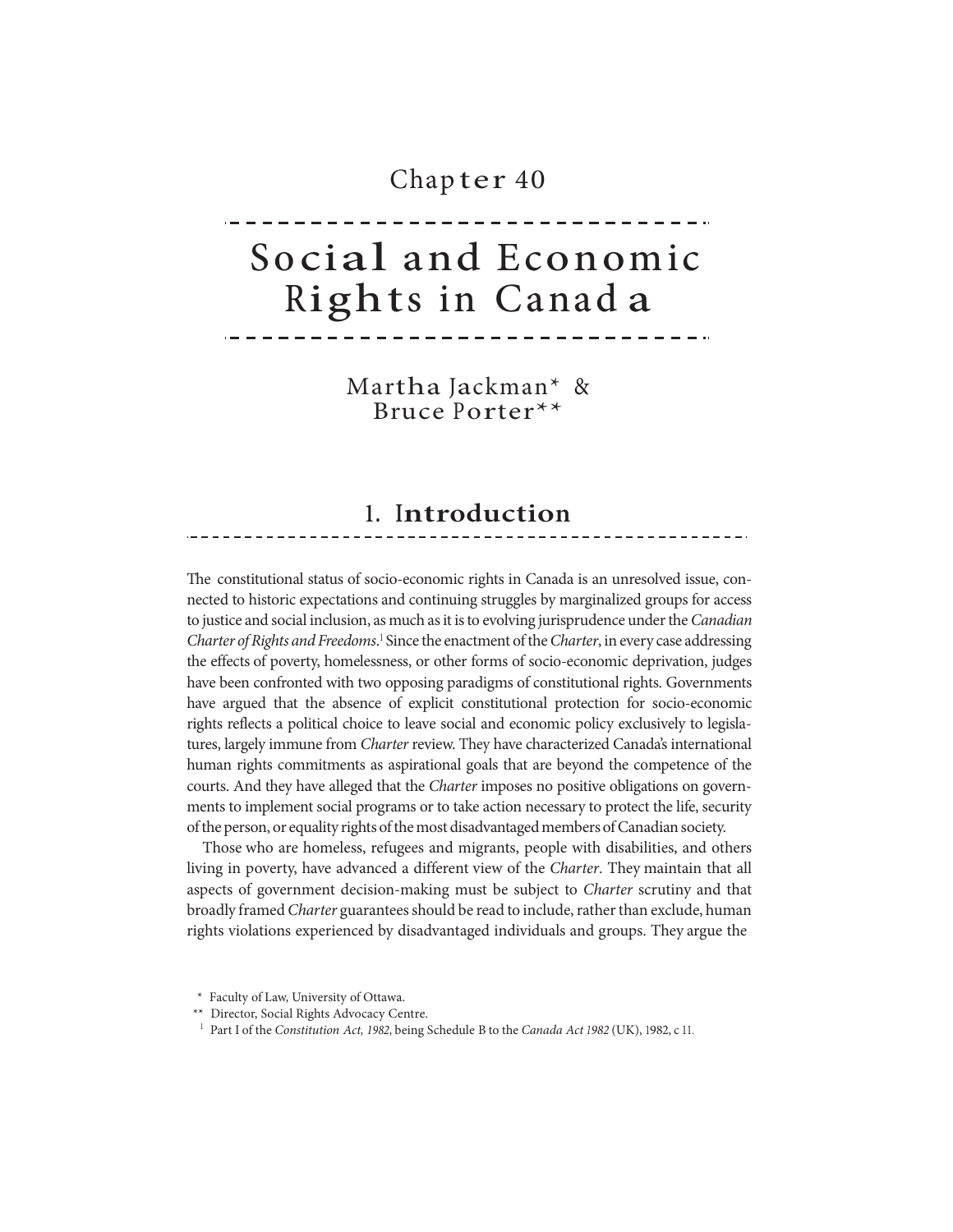Charter must do more than restrain government action: it must also require governments to adopt measures to protect *Charter* rights to life, security of the person, and equality including, where necessary, health care, housing, food security, or social assistance. People living in poverty contend that the *Charter* must be interpreted in light of Canada's obligations under the International Covenant on Economic, Social and Cultural Rights  $(ICESCR)^2$  in a manner that recognizes social and economic rights not simply as aspirational goals, but as human rights that courts are competent to adjudicate and enforce.

As this chapter documents, judicial responses to these opposing constitutional paradigms have been inconsistent. Lower courts, including in several recent cases, have often sided with governments in dismissing Charter claims to positive measures in the context of access to health care, housing, or adequate income. For its part, the Supreme Court of Canada has resisted efforts to circumscribe the positive scope of Charter guarantees and it has refused to rule that socio-economic rights fall beyond the ambit of the Charter. At the same time, the Supreme Court has shied away from engaging the key issues raised in cases involving socio-economic rights and it has dismissed applications to appeal lower court decisions in which the Charter rights claims of people living in poverty have been rejected. $3$  The new millennium has seen significant international, regional, and comparative law developments in advancing access to justice for socioeconomic rights claimants, disproving earlier suggestions that socio-economic rights are beyond the competence of courts to adjudicate or enforce.<sup>4</sup> These advances have not, as yet, been absorbed in Canadian jurisprudence, where the constitutional status of socio-economic rights remains an open question.

This chapter will first present the historical context and legislative history of the Charter as a source of socio-economic rights protection. It will then describe the Supreme Court of Canada's approach to interpreting the Charter in light of Canada's international human rights obligations, including those set out in the ICESCR. The chapter will next consider sections 7 and 15 of the Charter in particular, with specific reference to the positive versus negative rights debate to which social and economic rights claims have frequently given rise. The chapter will go on to discuss several recent Charter challenges in two of the most active areas of current socio-economic rights litigation in Canada: housing and health.<sup>5</sup> In conclusion, the chapter will refer to the recommendations of the UN Committee on Economic, Social and Cultural Rights (CESCR), in its

<sup>2</sup> International Covenant on Economic, Social and Cultural Rights, 16 December 1966, 993 UNTS 3, Can TS 1976 No 46 (entered into force 3 January 1976, accession by Canada 19 May 1976).

3 Martha Jackman, 'Constitutional Castaways: Poverty and the McLachlin Court' (2010) 50 Supreme Court Law Review (2d) 297.

4 Malcolm Langford et al. (eds), The Optional Protocol to the International Covenant on Economic, Social and Cultural Rights: A Commentary (Pretoria University Law Press, 2016) also online http://www. pulp.up.ac.za/edited-collections/the-optional-protocol-to-the-international-covenant-on-economicsocial-and-cultural-rights-a-commentary.

<sup>5</sup> Although minority language education, labour, and Indigenous rights also engage important socioeconomic rights issues, these constitutional guarantees are addressed in other chapters of this Handbook.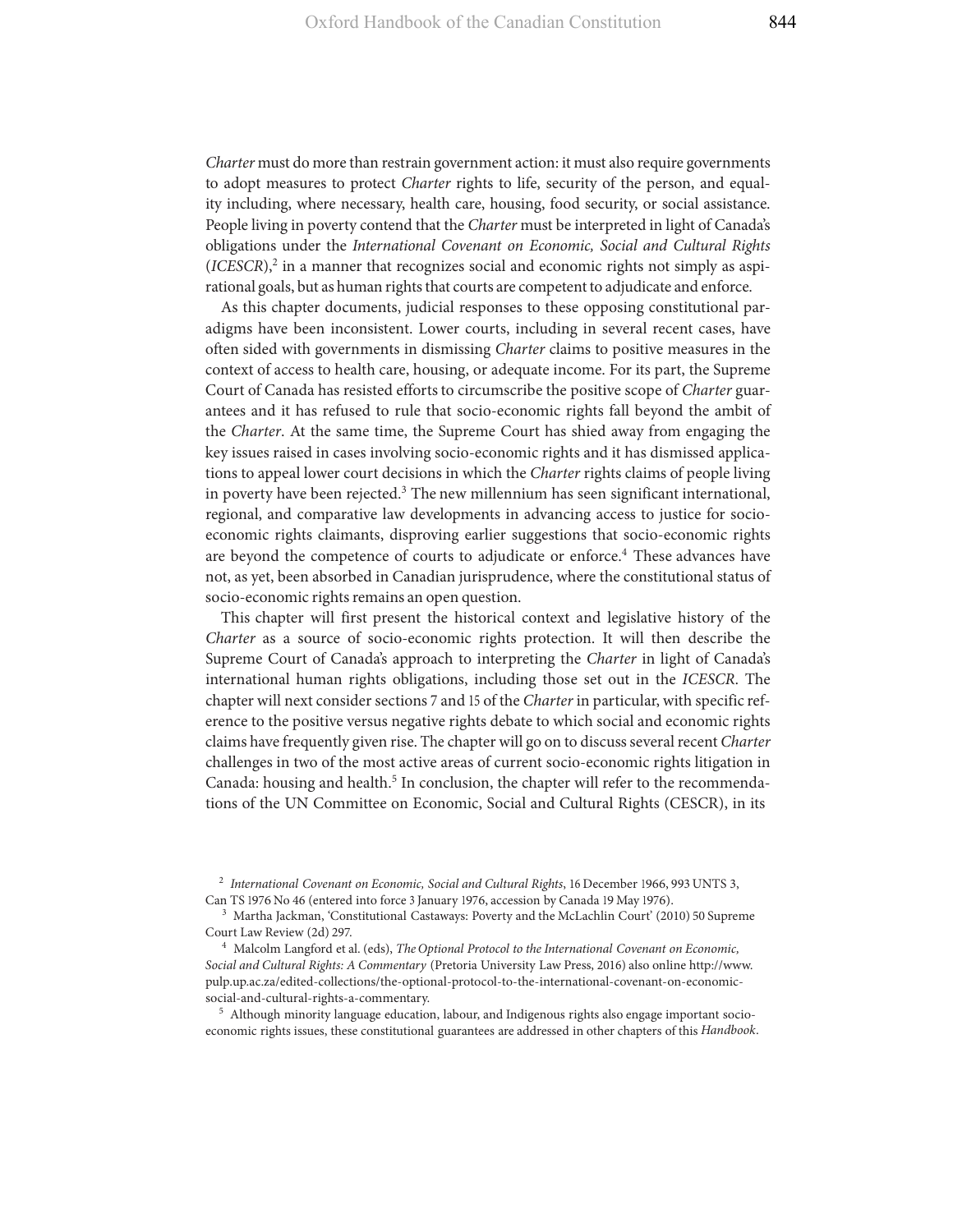latest review of Canada's compliance with the ICESCR, for resolving the opposing paradigms that characterize this important area of constitutional rights.

#### **A. Historical Context and Legislative History of the Charter**

Acceptance of a positive role for governments in the promotion of human rights is a key feature of Canadian rights culture. Since the Second World War, Canadians have come to expect governments to act affirmatively to support and expand individual and collective freedom and welfare, and the view that socio-economic rights are integral to rights to life, security of the person, and equality is firmly rooted in the human rights movement in Canada.<sup>6</sup> Prior to the adoption of the Charter in 1982, positive measures to accommodate needs of disadvantaged groups and to address systemic inequality in housing, employment, and private sector and government services had already been recognized as components of the right to non-discrimination under federal and provincial human rights legislation in place across Canada by 1977. 7 In Quebec, socioeconomic rights were explicitly included in the Quebec Charter of Human Rights and Freedoms when it was enacted in 1975.8 Unlike the United States, Canada ratified the ICESCR in 1976, at the same time as the International Covenant on Civil and Political Rights (ICCPR),<sup>9</sup> shortly before the Trudeau government began the federal-provincial constitutional reform discussions that culminated in the adoption of the Constitution Act, 1982.

No proposal to include social and economic rights in the Charter was made during the 1980–1981 hearings of the Special Joint Committee of the Senate and the House of Commons on the Constitution of Canada. An amendment was put forward to what is now section 36 of the Constitution Act, 1982 to add a "commitment to fully implementing the International Covenant on Economic, Social and Cultural Rights and the goals of a clean and healthy environment and safe and healthy working conditions."10 Although the Special Joint Committee members expressed agreement on the "principles embodied

6 Martha Jackman and Bruce Porter, 'Introduction: Advancing Social Rights in Canada' in Martha Jackman and Bruce Porter (eds), Advancing Social Rights in Canada (Irwin Law, 2014); Martha Jackman, 'The Protection of Welfare Rights under the Charter' (1988) 20 Ottawa Law Review 2.

<sup>7</sup> See eg, CN v Canada (Canadian Human Rights Commission) [1987] 1 SCR 1114.

<sup>&</sup>lt;sup>8</sup> Quebec Charter of Human Rights and Freedoms, RSQ 1977, c C-12; see generally Pierre Bosset and Lucie Lamarche (eds), Droit de cité pour les droit économiques, sociaux et culturels: La Charte québécoise en chantier (Éditions Yvon Blais, 2011); David Robitaille, Normativité, interprétation et justification des droits économiques et sociaux: les cas québécois et sud-africain (Éditions Bruylant, 2011).

<sup>&</sup>lt;sup>9</sup> International Covenant on Civil and Political Rights, 19 December 1966, 999 UNTS 171, Can TS 1976 No 47 (entered into force 23 March 1976, accession by Canada 19 May 1976).

<sup>&</sup>lt;sup>10</sup> Special Joint Committee of the Senate and the House of Commons on the Constitution of Canada, Minutes of Proceedings and Evidence, First Session of the Thirty-second Parliament, 1980–1981, Issue no. 49 (30 January 1981) 65–71.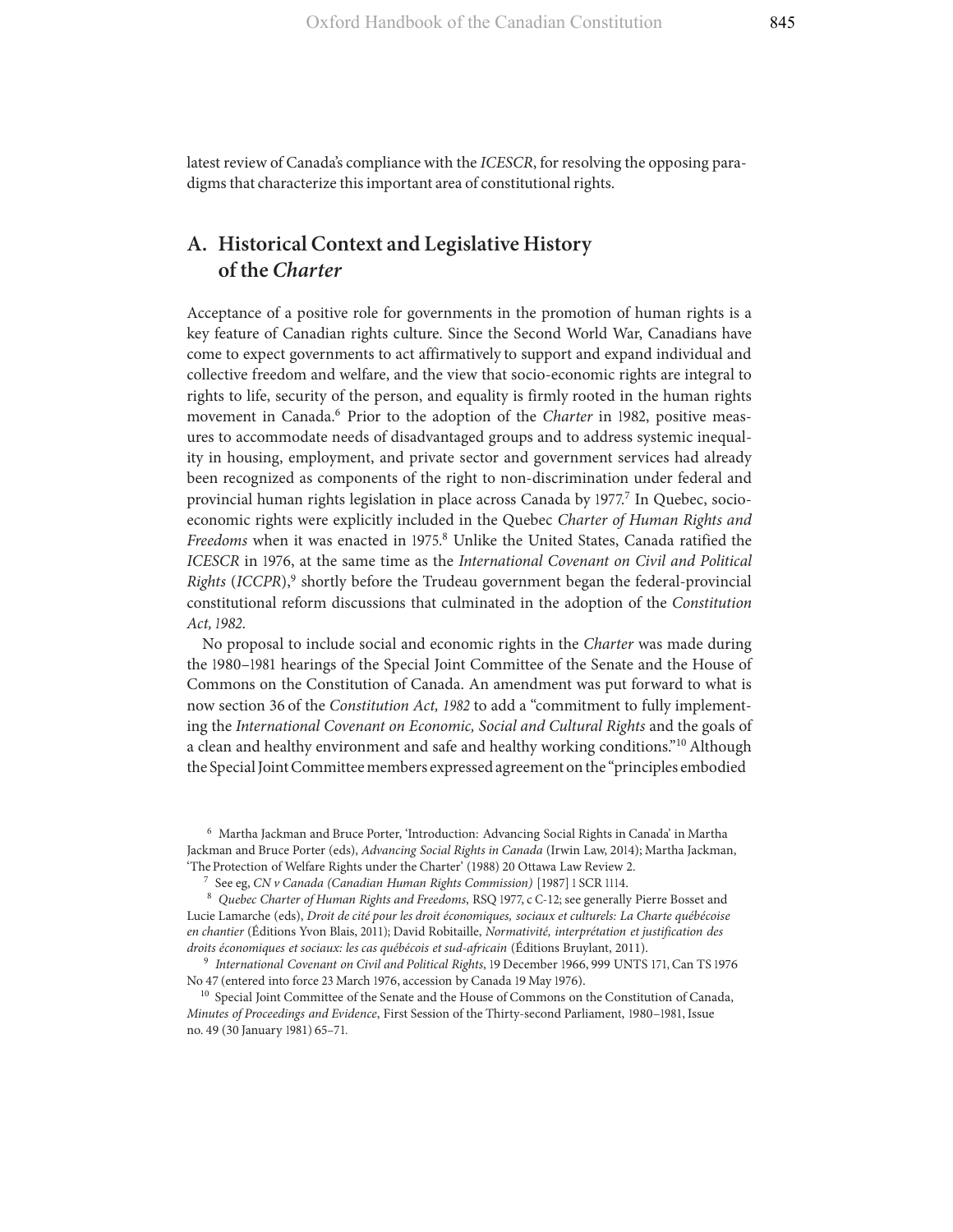in the amendment," it was noted that Canada was already committed to implementing the ICESCR and the amendment was not adopted.<sup>11</sup> Rather than pressing for explicit inclusion of socio-economic rights in the Charter, human rights experts and equalityseeking organizations generally referred to Canada's obligations under the ICESCR as components of the right to equality. They argued that *Charter* equality guarantees should be framed to impose clear governmental obligations to address socio-economic disadvantage through positive measures, including adequate social programs. They underscored the importance of providing strong interpretive direction to the Canadian courts to apply the *Charter* to take into account not only the potential harms but also the benefits of government action. In a sharp departure from their Canadian Bill of Rights record,<sup>12</sup> courts were expected to interpret section 15 of the *Charter* to require governments to address the needs of vulnerable groups, to remedy systemic inequality, and to maintain and improve social programs on which the enjoyment of equality and other Charter rights was seen to depend.<sup>13</sup>

Following an unprecedented lobbying campaign by women's, disability, and other human rights organizations, in and beyond the Special Joint Committee hearings, section 15 "non-discrimination rights" were renamed "equality rights" and significantly expanded to guarantee both equality "before and under" the law, and the equal "protection and benefit" of the law. This wording was designed to make it clear that equality rights applied to social benefit programs, such as welfare and unemployment insurance, and that governments' positive obligations toward disadvantaged groups were constitutionally affirmed.14 As a result of concerted efforts by disability rights organizations, newly organized in the ferment of the International Year of Persons with Disabilities in 1981, Canada also became the first constitutional democracy to include mental and physical disability as a constitutionally prohibited ground of discrimination.15 In their submissions to the Special Joint Committee, disability rights advocates made explicit reference to the rights to education, work, and social security under the ICESCR, in support of the need to add disability as a prohibited ground of discrimination under the Charter.<sup>16</sup>

The wording of section 7 of the Charter, which guarantees the "right to life, liberty and security of the person" drew on the text and unified framework of article 3 of the Universal Declaration of Human Rights.<sup>17</sup> A proposed amendment to add a right to "the enjoyment of property" to section 7 was rejected in part because of fears that property rights would conflict with Canadians' commitment to social programs and could give

<sup>&</sup>lt;sup>11</sup> Ibid 49: 68-70.

<sup>&</sup>lt;sup>12</sup> Bliss v Attorney General of Canada [1979] 1 SCR183 [191]-[194].

<sup>&</sup>lt;sup>13</sup> Bruce Porter, 'Expectations of Equality', (2006) 3 Supreme Court Law Review 23.

<sup>14</sup> Ibid 25–29.

<sup>&</sup>lt;sup>15</sup> See generally Yvonne Peters, 'From Charity to Equality: Canadians with Disabilities Take Their Rightful Place in Canada's Constitution', in Deborah Stienstra and Aileen Wight-Felske (eds), Making Equality—History of Advocacy and Persons with Disabilities in Canada (Captus Press, 2003) 119–136.

<sup>16</sup> Special Joint Committee (n 10), No. 10 (21 November 1980) 10:10.

<sup>&</sup>lt;sup>17</sup> Annex to GA Res 2200A, 21 UN GAOR, supp (No 16) 52, UN Doc A/6316, (1976).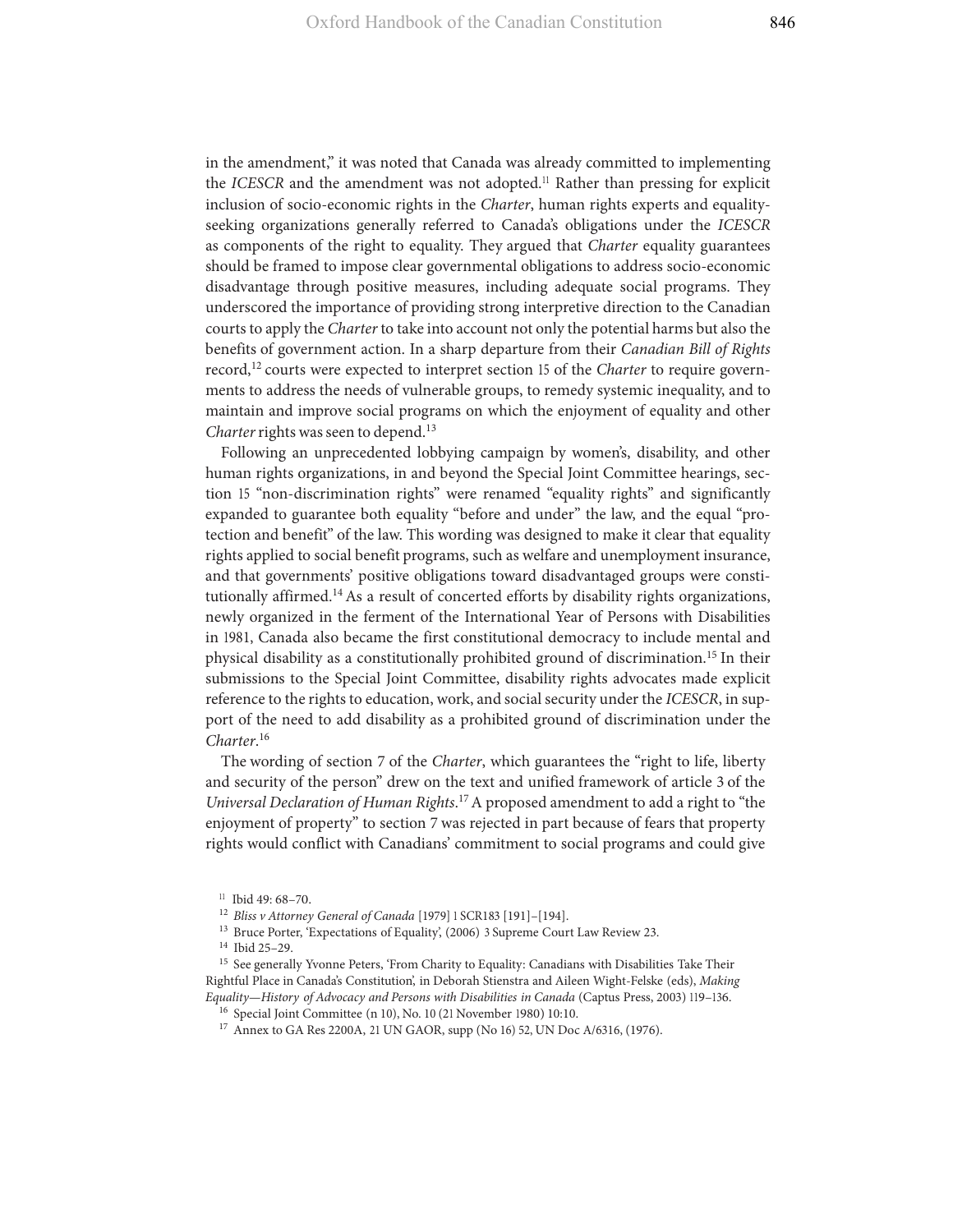rise to challenges to government regulation of corporate interests, including environmental protection measures and provincial control over natural resources.18 The wording of the section 7 requirement that any deprivation of life, liberty, or security of the person be "in accordance with the principles of fundamental justice" was preferred over a reference to "due process of law" because of concerns around the use of the due process clause in the United States during the Lochner era as a means for propertied interests to challenge the regulation of private enterprise and the promotion of social rights.19

In the period leading up to and following its adoption, women's, anti-poverty, disability, and other human rights and equality-seeking organizations became vocal advocates for their interpretive expectations of the Charter.<sup>20</sup> In submissions to a parliamentary sub-committee charged with examining the new constitutional responsibilities imposed on governments by section  $15$ ,<sup>21</sup> women's organizations asserted that "the poverty of women in Canada is a principal source of inequality in this country" and that "the goal of the section is equality, a positive concept, as opposed to non-discrimination, a negative concept."<sup>22</sup> People with disabilities affirmed that equality meant a decent place to live, access to meaningful work and an adequate income, and a full range of social opportunities.<sup>23</sup> In short, the interdependence between socio-economic and Charter rights was widely accepted by disadvantaged groups from the Charter's inception, although, as outlined below, this rights paradigm has met with significant resistance from governments and in the courts.

### **2. The International Human Rights Framework**

Rights contained in the ICESCR and other international human rights treaties ratified by Canada are not directly enforceable by Canadian courts unless they are incorporated into Canadian law by Parliament or provincial legislatures—something that has not been seriously considered in Canada.<sup>24</sup> As the CESCR explains, Canada's obligation as a State party is not to incorporate but rather to implement ICESCR guarantees: "Covenant norms must be recognized in appropriate ways within the domestic legal order,

<sup>&</sup>lt;sup>18</sup> Martha Jackman, 'Poor Rights: Using the Charter to Support Social Welfare Claims' (1993) 19 Queen's LJ 65, 76.

<sup>&</sup>lt;sup>19</sup> Sujit Choudhry, 'The Lochner Era and Comparative Constitutionalism', (2004) 2 International Journal of Constitutional Law 1, 16–24.

<sup>20</sup> Porter, 'Expectations of Equality' above (n 13) 23.

 $^\mathrm{21}$  Canada, The Sub-committee on Equality Rights of the Standing Committee on Justice and Legal Affairs, Minutes of Proceedings First Session of the 33rd Parliament, Vol. 3 (17 April 1985).

<sup>22</sup> Porter, 'Expectations of Equality', above (n 13) 30.

<sup>23</sup> Ibid 33.

<sup>&</sup>lt;sup>24</sup> Baker v Canada (Minister of Citizenship and Immigration) [1999]  $2$  SCR 817 [69]-[71].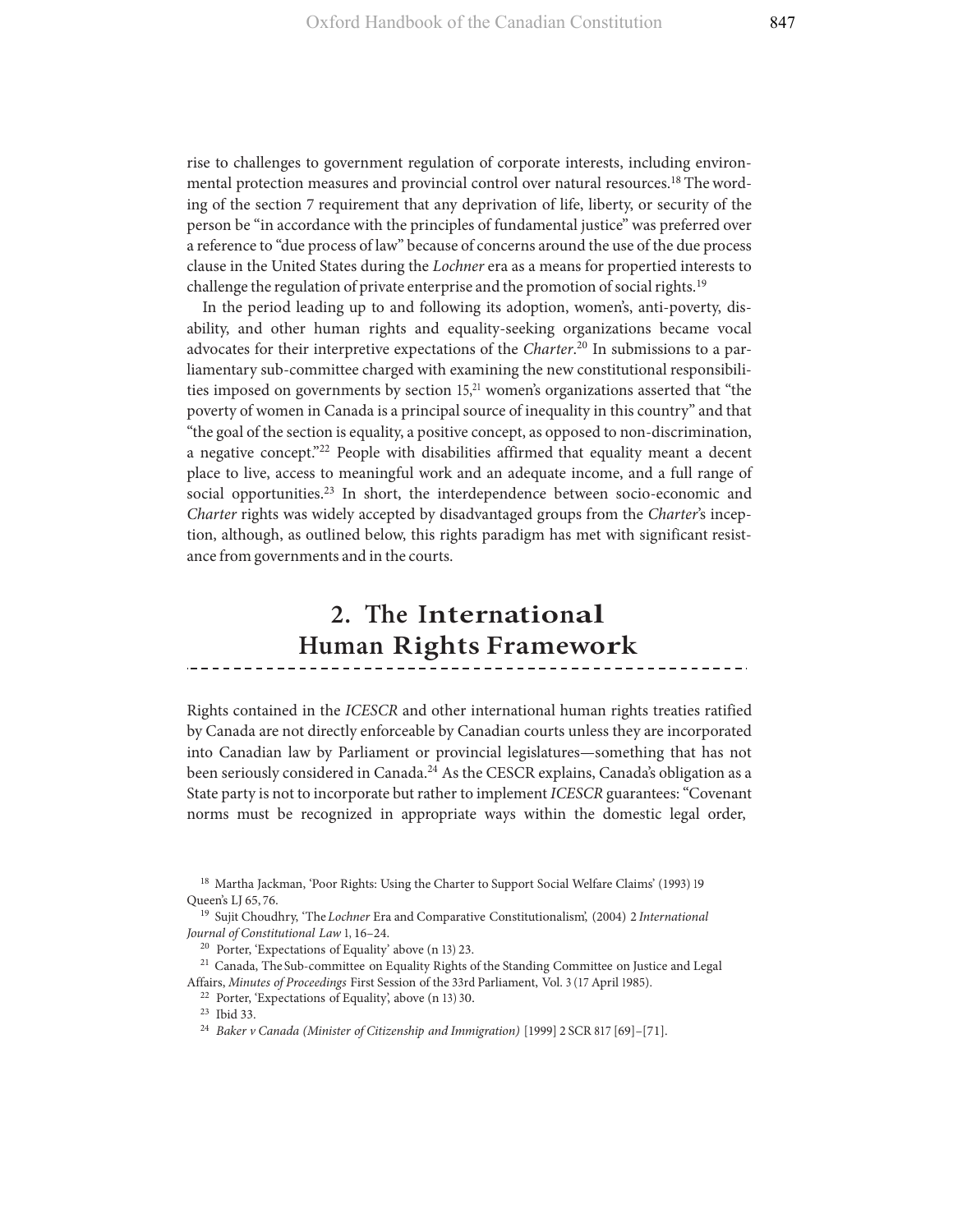appropriate means of redress, or remedies, must be available to any aggrieved individual or group, and appropriate means of ensuring governmental accountability must be put in place."25

In his dissenting judgment in Reference Re Public Service Employee Relations Act (Alberta), Chief Justice Dickson declared that "the Charter should generally be presumed to provide protection at least as great as that afforded by similar provisions in international human rights documents which Canada has ratified."<sup>26</sup> This interpretive presumption, which has been reiterated by the majority of the Court,<sup>27</sup> applies not only to rights with direct counterparts in the Charter, such as the right to life or to nondiscrimination under the ICCPR, but has also been invoked in cases involving socioeconomic rights guaranteed under the ICESCR.

For example, in its 1989 decision in Slaight Communications, the Court pointed to Canada's ratification of the ICESCR as evidence that the right to work is a fundamental human right, that had to be balanced against the section 2(b) Charter right to freedom of expression in that case.<sup>28</sup> In its 2015 ruling in Saskatchewan Federation of Labour, the Court reversed its previous jurisprudence on the right to strike as a component of the right to freedom of association under section 2(d) of the Charter, relying, inter alia, on the CESCR's interpretation of the right to strike under the ICESCR.<sup>29</sup> Referring to the ICESCR as one of the most important sources for the interpretation of section 2(d), Chief Justice McLachlin and Justice Lebel explained in Health Services Bargaining Assn that "the Charter, as a living document, grows with society and speaks to the current situations and needs of Canadians. Thus Canada's current international law commitments and the current state of international thought on human rights provide a persuasive source for interpreting the scope of the Charter."30

# **3. Sections 7 and 15 as a Source of Protection for Socio-economic Rights**

The Supreme Court has explicitly left open the possibility that the Charter may protect a range of socio-economic rights. In its 1986 decision in Irwin Toy, the Court rejected a section 7 challenge to government regulation of corporate activities on the grounds that

<sup>&</sup>lt;sup>25</sup> Committee on Economic, Social and Cultural Rights, General Comment 9, The domestic application of the Covenant (Nineteenth session, 1998), E/C.12/1998/24 (1998), [2].

<sup>&</sup>lt;sup>26</sup> Reference Re Public Service Employee Relations Act (Alberta) [1987] 1 SCR 313 [59].

 $27$  See eg Health Services and Support—Facilities Subsector Bargaining Assn v British Columbia 2007 SCC 27 [70]; Ontario (Attorney General) v Fraser 2011 SCC 20 [92]; Saskatchewan Federation of Labour v Saskatchewan 2015 SCC 4 [62]–[65].

<sup>&</sup>lt;sup>28</sup> Slaight Communications v Davidson [1989] 1 SCR 1038, 1056-1057.

<sup>&</sup>lt;sup>29</sup> Saskatchewan Federation of Labour, above (n 27) [65], [68].

 $30$  Health Services Assn, above (n 27) [78].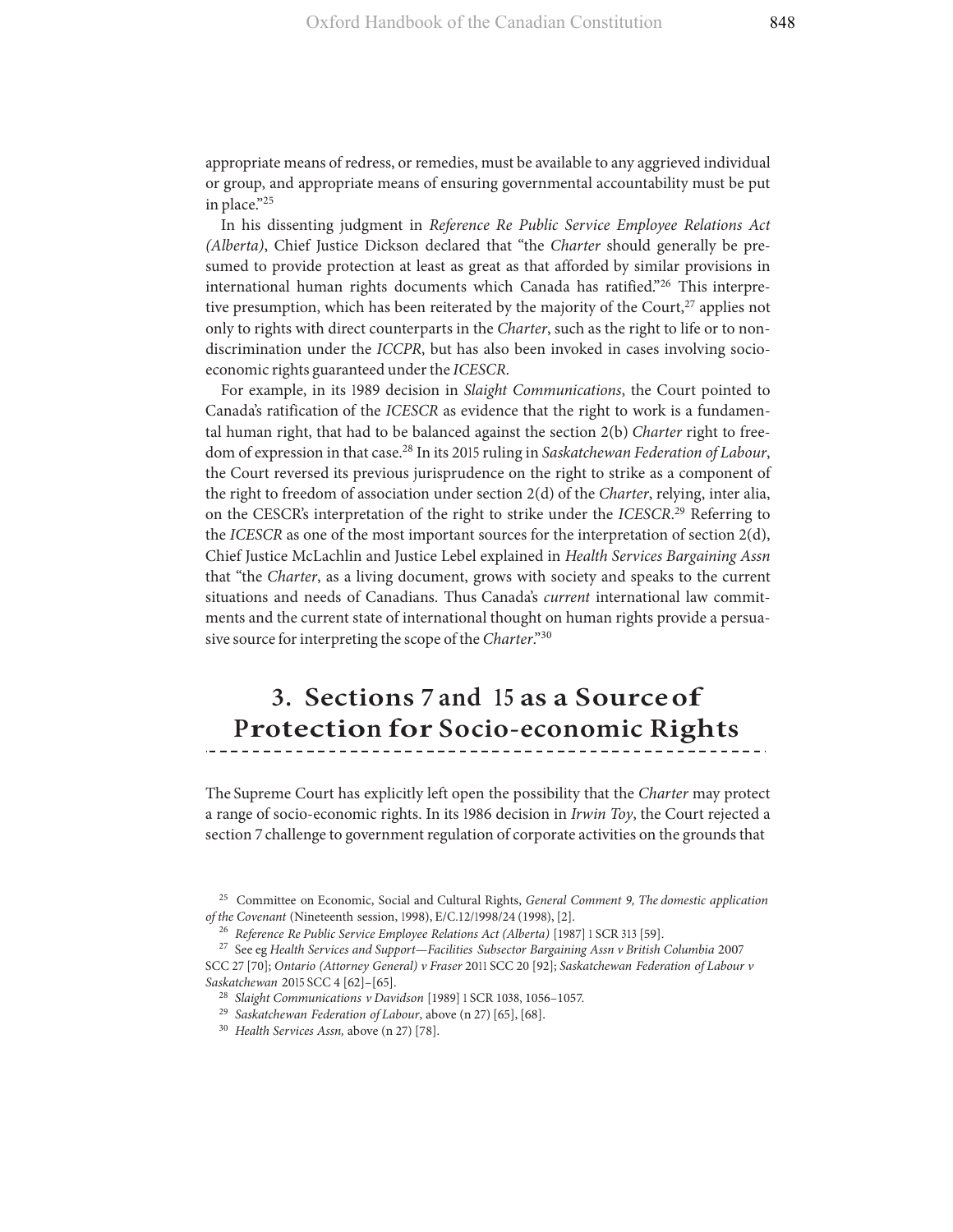private property rights had been intentionally excluded from the Charter.<sup>31</sup> However, the Court was careful to distinguish what it characterized as "corporate-commercial economic rights" from "such rights, included in various international covenants, as rights to social security, equal pay for equal work, adequate food, clothing and shelter.<sup>"32</sup> The Court found that it would be "precipitous" to exclude the latter class of rights at so early a moment in *Charter* interpretation.<sup>33</sup>

Despite the Supreme Court's caution, most Canadian lower courts called upon to consider poverty, homelessness, or other socio-economic rights claims during the first two decades of the Charter rejected such challenges on the basis that economic rights were excluded from section 7 and so beyond the purview of the courts.34 At the Supreme Court level, however, the question left unanswered in *Irwin Toy*, about the status of ICESCR rights under section 7, lay essentially dormant until the 2003 Gosselin case. In Gosselin, the Court considered the constitutionality of a Quebec regulation that dramatically reduced benefits for welfare recipients under the age of 30 who were not participating in training or work experience programs.<sup>35</sup> In her dissenting judgment, Justice Arbour found that the section 7 right to security of the person imposed a positive obligation on governments to provide those in need with an amount of social assistance adequate to cover basic necessities.<sup>36</sup> The majority of the Court left open the possibility of such an interpretation in a future case, but it concluded there was insufficient evidence to make this finding on the facts of Gosselin, as compensatory "workfare" provisions were available and, in the majority's view, "the evidence of actual hardship is wanting." 37 As Chief Justice McLachlin explained:

The question therefore is not whether s. 7 has ever been—or will ever be—recognized as creating positive rights. Rather, the question is whether the present circumstances warrant a novel application of s. 7 as the basis for a positive state obligation to guarantee adequate living standards. I conclude that they do not.<sup>38</sup>

Although the Supreme Court's approach to section 7 has been inconclusive, in its early section 15 jurisprudence the Court played a leading role, internationally, in affirming

<sup>31</sup> Irwin Toy Ltd v Quebec (Attorney General) [1989] 1 SCR 927, 1003.

32 Ibid 1003–1004

33 Ibid.

34 David Wiseman, 'Methods of Protection of Social and Economic Rights in Canada' in Fons Coomans (ed), Justiciability of Economic and Social Rights: Experiences from Domestic Systems (Intersentia, 2006) 173; Jackman, 'Poor Rights', above (n 18).

<sup>35</sup> Gosselin v Quebec (Attorney General) 2002 SCC 84.

36 Ibid [82]–[83].

37 Ibid [83].

<sup>38</sup> Ibid [82]. For critiques of Gosselin and the Court's post-Gosselin record see Sanda Rodgers and Sheila McIntyre (eds), The Supreme Court of Canada and Social Justice: Commitment, Retrenchment or Retreat? (LexisNexis, 2010); Kerri Froc, 'Is The Rule of Law the Golden Rule? Accessing "Justice" for Canada's Poor' (2008) 87 Canadian Bar Review 459; Margot Young et al. (eds), Poverty: Rights, Social Citizenship, and Legal Activism (University of British Columbia Press, 2007).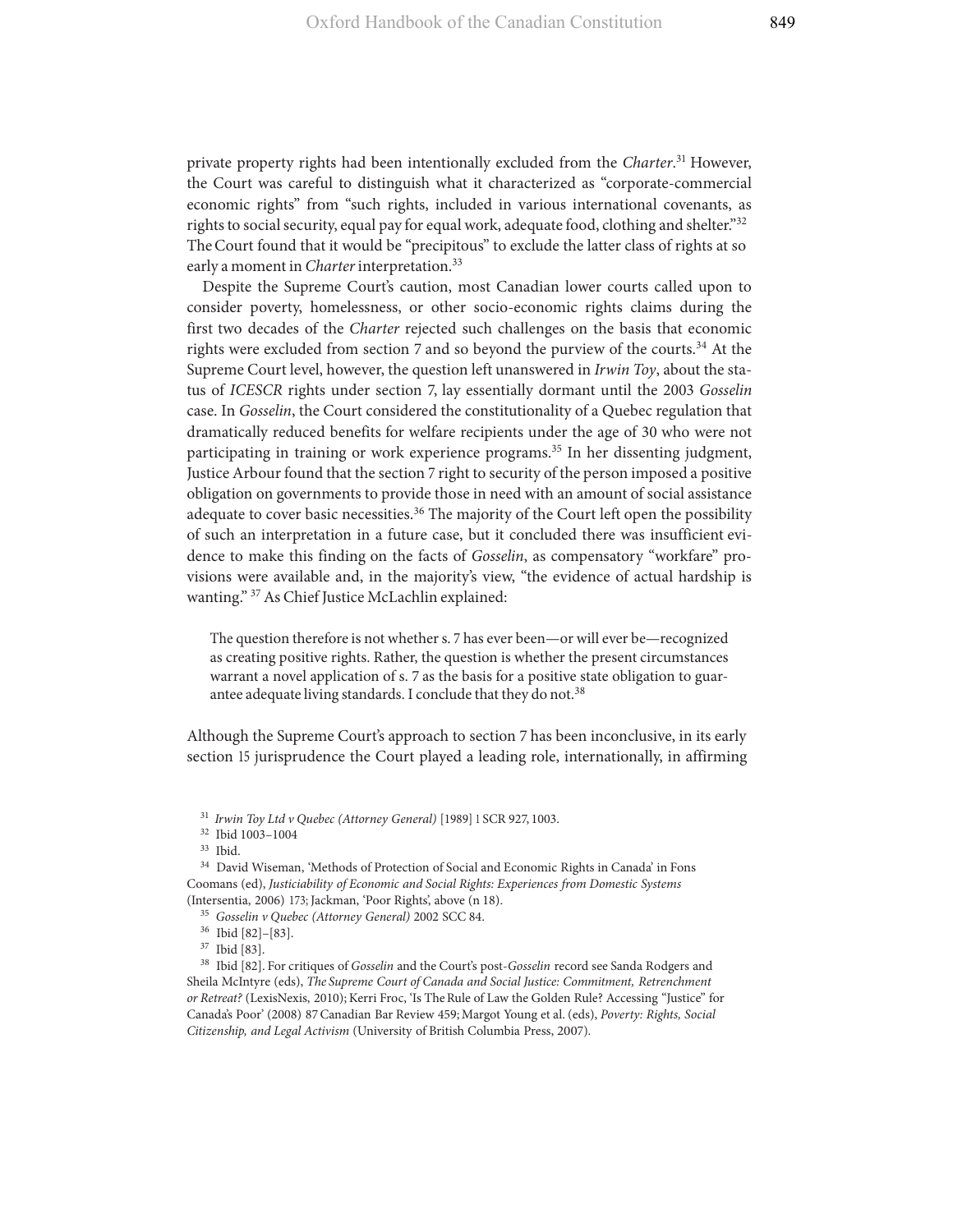and developing a notion of substantive equality that includes important dimensions of socio-economic rights as well as positive governmental obligations to remedy disadvantage. The Court recognized that programs such as social assistance for single mothers are "encouraged" by section 15 and it ordered positive remedies to under-inclusive benefit programs on that basis.<sup>39</sup> Following the Supreme Court's lead, in the 1993 Sparks case, the Nova Scotia Court of Appeal extended security of tenure protection to approximately 10,000 public housing tenants, after finding that restrictions on the scope of the province's residential tenancies legislation discriminated on the grounds of poverty, race, sex/marital status, and public housing residence.<sup>40</sup> Likewise, in the 2002 Falkiner case, the Ontario Court of Appeal found that "spouse-in-the-house" rules limiting social assistance eligibility of single mothers living with male partners was discriminatory based on sex and receipt of public assistance, and the Court ordered that benefits be extended to include this group.<sup>41</sup> In these cases appellate courts recognized the existence of systemic discrimination on the grounds of poverty, or reliance on social assistance or public housing, and accepted these as analogous grounds of discrimination that are prohibited under section 15.

However, even in its most progressive judgments, the Supreme Court has stepped back from explicitly affirming a key element of equality that was advanced by human rights advocates and equality-seeking organizations during pre-Charter debates over the wording of section 15, and that is also at the core of Canada's international human rights obligations. Although repeatedly declaring its commitment to substantive equality the Court has yet to rule that, in the absence of an under-inclusive program or benefits scheme, the Charter imposes a positive obligation on governments to provide benefits or social programs necessary to address the needs of disadvantaged groups.42 The Court has also failed to address the question of whether socio-economic status, or the "social condition of poverty" should be recognized as a prohibited ground of discrimination under section 15, having refused leave to appeal a number of lower court decisions in which this argument was made and rejected.<sup>43</sup>

 $42$  See generally Sanda Rodgers and Sheila McIntyre (eds), Diminishing Returns: Inequality and the Canadian Charter of Rights and Freedoms (LexisNexis Butterworths, 2006); Porter, 'Expectations of Equality', above (n 13) 40–41; David Wiseman, 'Managing the Burden of Doubt: Social Science Evidence, the Institutional Competence of Courts, and the Prospects for Anti-poverty Charter Claims' (2014) 33 National Journal of Constitutional Law 1.

<sup>43</sup> See eg Boulter v Nova Scotia Power Assn Inc 2009 NSCA 17, leave to appeal to SCC refused, 33124 (10 September 2009); Claire McNeil and Vincent Calderhead, 'Access to Energy: How Form Overtook Substance and Disempowered the Poor in Nova Scotia' in Jackman and Porter, Advancing Social Rights, above (n 6) 253. For a review of socio-economic status as an analogous ground see Wayne MacKay and Natasha Kim, Adding Social Condition to the Canadian Human Rights Act (Canadian Human Rights Commission, 2009); Kerry Froc, 'Immutability Hauntings: Socio-economic Status and Women's Right to Just Conditions of Work under Section 15 of the Charter' in Jackman and Porter, Advancing Social Rights, above (n 6) 187.

<sup>39</sup> Schachter v Canada [1992] 2 SCR 679 [41].

<sup>&</sup>lt;sup>40</sup> Dartmouth/Halifax (Country) Regional Housing Authority v Sparks (1993) 119 NSR (2d) 91 (NS CA).

<sup>&</sup>lt;sup>41</sup> Falkiner v Ontario (Ministry of Community and Social Services) (2002) 59 OR (3d) (ON CA).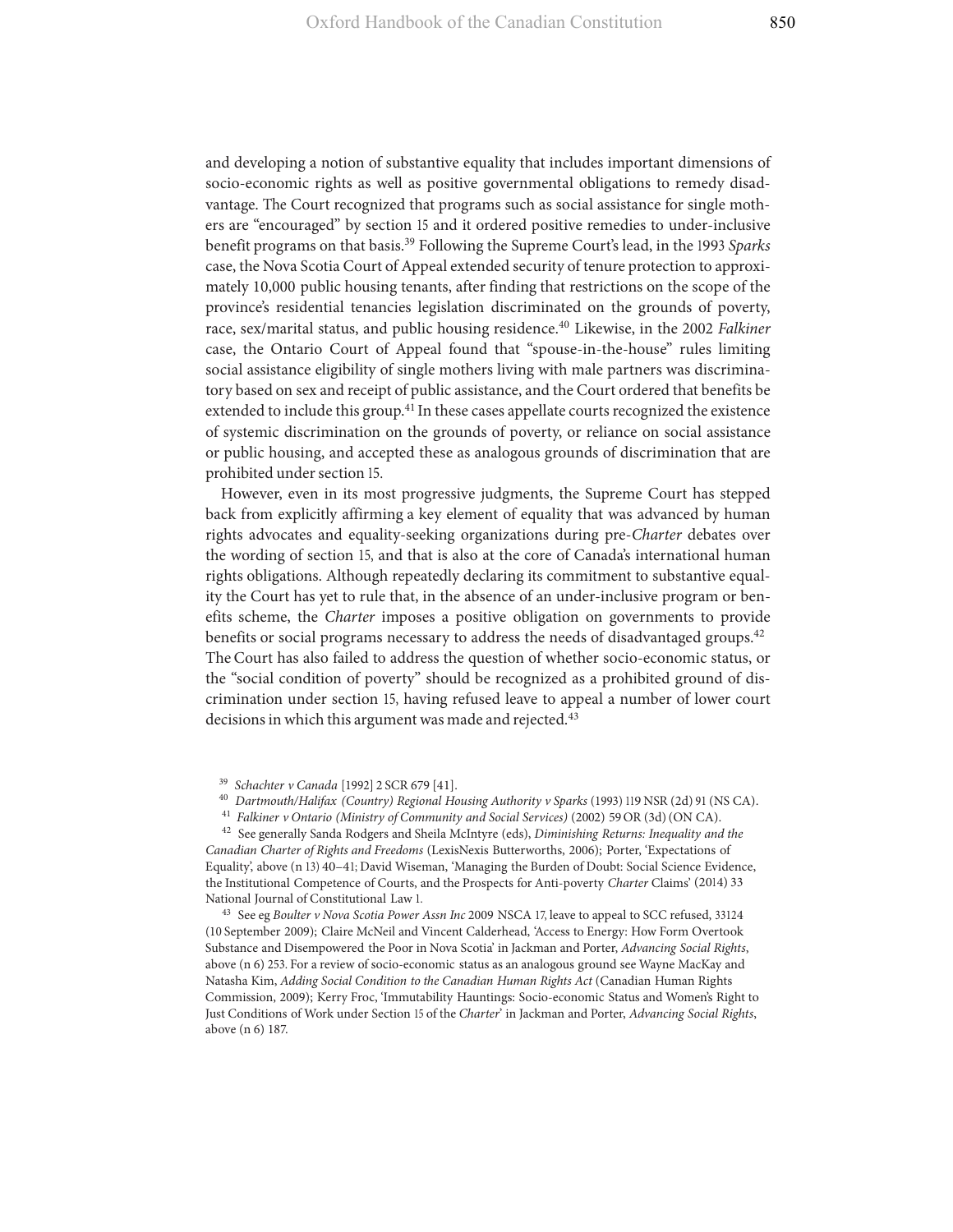# **4. Positive and Negative Duties in Relation to Socio-economic Rights**

The Supreme Court has acknowledged that the Charter places duties on governments that can be categorized as both positive and negative. In its 1998 ruling in Vriend, that the Alberta government's failure to prohibit discrimination based on sexual orientation under its human rights legislation was unconstitutional, the Court addressed the argument that government inaction could not be subject to Charter review:

The relevant subsection, s. 32(1) (b), states that the Charter applies to "the legislature and government of each province in respect of all matters within the authority of the legislature of each province". There is nothing in that wording to suggest that a positive act encroaching on rights is required … s. 32 is "worded broadly enough to cover positive obligations on a legislature such that the Charter will be engaged even if the legislature refuses to exercise its authority" … The application of the Charter is not restricted to situations where the government actively encroaches on rights.<sup>44</sup>

In the 1997 Eldridge case the claimants, who were born deaf, argued that the government of British Columbia's failure to fund sign language interpretation services within the publicly funded health care system violated section 15.45 In response, the Attorney General of British Columbia and other government interveners insisted that "s. 15(1) does not oblige governments to implement programs to alleviate disadvantages that exist independently of state action."46 Writing for a unanimous Court, Justice LaForest stated that "this position bespeaks a thin and impoverished vision of s. 15(1). It is belied, more importantly, by the thrust of this Court's equality jurisprudence.<sup>"47</sup>

Similarly, the Supreme Court has recognized that section 7 of the Charter has both negative and positive dimensions. In the health care context, for example, the Court found in the 1988 Morgentaler case,<sup>48</sup> dealing with women's access to reproductive health services; in the 2015 Carter case,<sup>49</sup> dealing with access to physician-assisted death; and in the 2015 Smith case, dealing with access to medical marihuana,<sup>50</sup> that section 7 imposes negative duties on governments to refrain from adversely affecting individual physical or psychological health or security. From a positive rights perspective, in the 1999 G.(J.)

<sup>44</sup> Vriend v Alberta [1998] 1 S.C.R. 493 [60], citing Dianne Pothier, 'The Sounds of Silence: Charter Application When the Legislature Declines to Speak' (1996) 7 Constitutional Forum 113, 115.

47 Ibid [73].

<sup>&</sup>lt;sup>45</sup> Eldridge v British Columbia (AG) [1997] 3 SCR 624. In particular, one of the applicants underwent an emergency caesarean section with no hospital staff able to communicate with her about the procedure or her newborn twins' survival or state of health.

<sup>46</sup> Ibid [72].

<sup>48</sup>R v Morgentaler [1988] 1 SCR 30.

<sup>49</sup> Carter v Canada (Attorney General) 2015 SCC 5.

<sup>&</sup>lt;sup>50</sup> R v Smith 2015 SCC 34.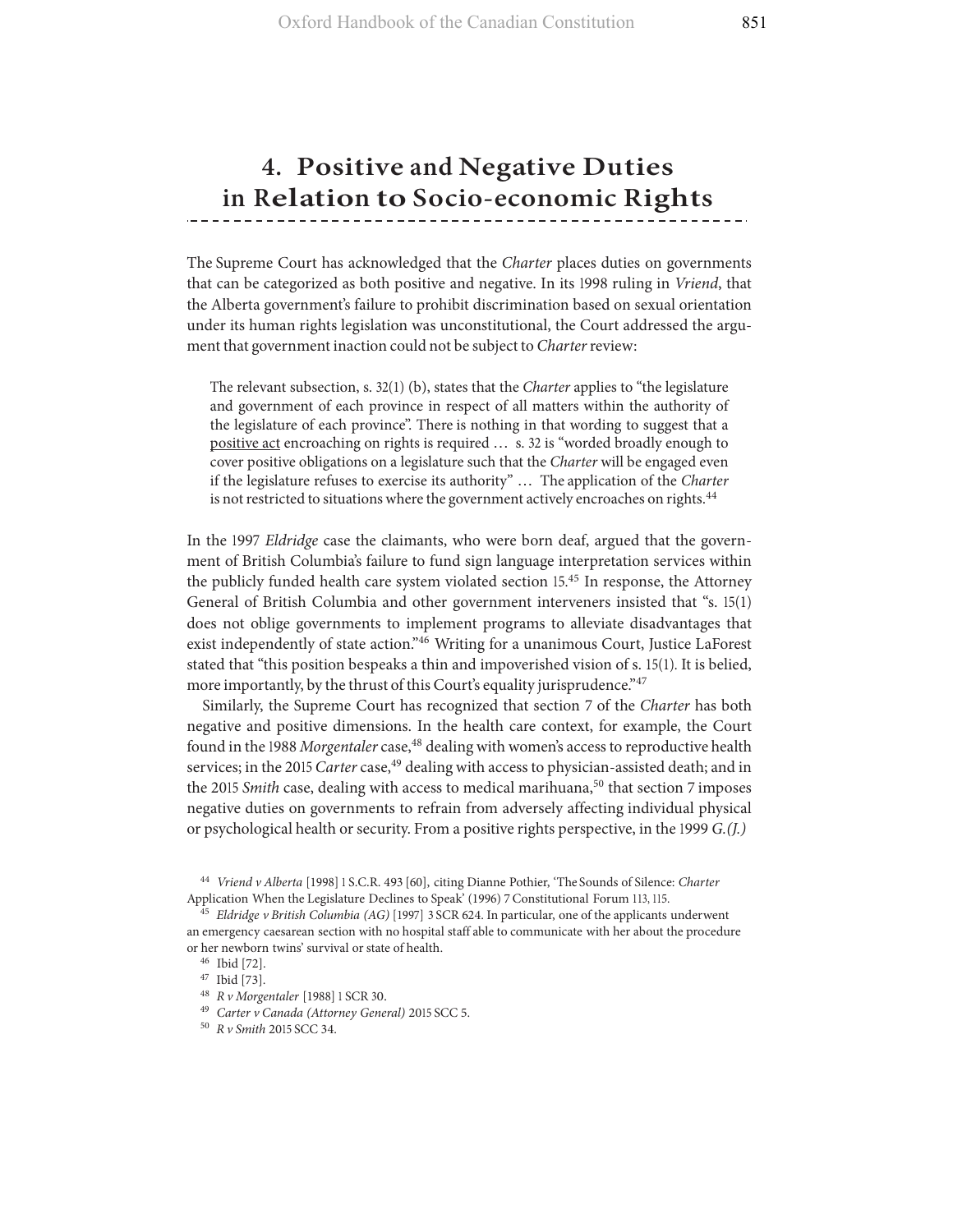case, the Court rejected the New Brunswick government's argument that it had no obligation to provide legal aid to the appellant, a single mother in receipt of social assistance who was unable to afford a lawyer to represent her in child welfare proceedings.<sup>51</sup> The Court found that in circumstances where her security of the person was under threat, section 7 imposed "a positive constitutional obligation to provide state-funded counsel" so that the appellant could participate meaningfully in the proceedings in conformity with section 7 principles of fundamental justice.<sup>52</sup> Justice Arbour summarized the Court's position on the justiciability of the positive rights claim in Gosselin:

This Court has never ruled, nor does the language of the Charter itself require, that we must reject any positive claim against the state—as in this case—for the most basic positive protection of life and security. This Court has consistently chosen instead to leave open the possibility of finding certain positive rights to the basic means of subsistence within s.  $7.53$ 

In the 2011 PHS Community Services (Insite) case, the claimants challenged the Government's refusal to grant an exemption from federal narcotics control legislation that the Insite supervised safe injection clinic required in order to offer services to intravenous drug users in Vancouver's Downtown Eastside.<sup>54</sup> The Supreme Court found that, by putting their lives and health at risk, the Government had violated the claimants' rights to life and security of the person.55 Given clear evidence of the benefits of Insite's safe injection and related health services, both for individual and community health and safety, the Court concluded that the Government's failure to grant the exemption was arbitrary and so in violation of section 7 principles of fundamental justice.<sup>56</sup> On that basis, the Court ordered the federal Minister of Health to act immediately to provide the exemption that Insite needed to continue offering its services.<sup>57</sup>

At the same time, the negative rights paradigm that human rights advocates and equality-seeking organizations criticized during pre-*Charter* debates, and that textual changes to the language of the Charter were designed to overcome, remains a serious obstacle in socio-economic rights litigation. For instance, in the 2004 Auton case, the claimants relied on the Supreme Court's earlier decision in *Eldridge* to argue that the British Columbia government's failure to fund their autistic children's intensive behavioural treatment violated section 15 of the Charter.<sup>58</sup> In rejecting that claim, Chief Justice McLachlin stated that: "this Court has repeatedly held that the legislature is under no obligation to create a particular benefit. It is free to target the social programs it wishes

 $51$  New Brunswick (Minister of Health and Community Service) v G(J) [1999] 3 SCR 46.

<sup>52</sup> Ibid [81], [108].

<sup>53</sup> Gosselin above (n 35) [309] (Arbour J), [83] (McLachlin CJ).

<sup>&</sup>lt;sup>54</sup> Canada (Attorney General) v PHS Community Services Society 2011 SCC 44 [hereinafter Insite].

<sup>55</sup> Ibid [93].

<sup>56</sup> Ibid [130]–[132].

<sup>57</sup> Ibid [150], [156].

 $58$  Auton (Guardian ad litem of) v British Columbia (Attorney General) 2004 SCC 78.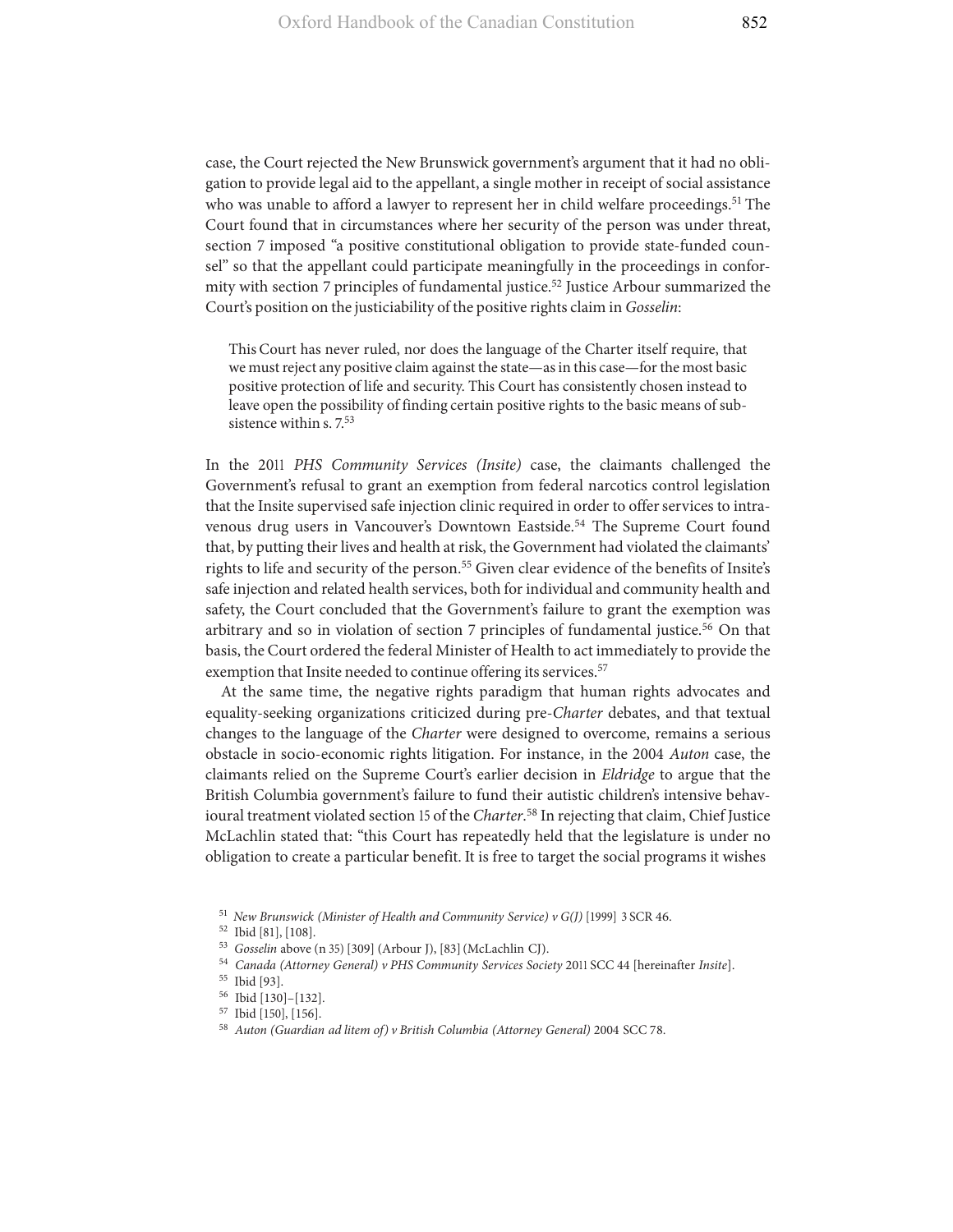to fund as a matter of public policy, provided the benefit itself is not conferred in a discriminatory manner."59

In the 2005 Chaoulli case, the appellants, backed by interveners representing a number of private clinics, argued that Quebec's prohibition on private health insurance deprived them of access to timely care, thereby violating their section 7 rights to life and security of the person as well as their right to life under section 1 of the Quebec Charter.<sup>60</sup> In response to the dissenting justices' concern that "[t]he resolution of such a complex fact-laden policy debate does not fit easily within the institutional competence or procedures of courts of law"<sup>61</sup> Chief Justice McLachlin and Justice Major argued that:

While the decision about the type of health care system Quebec should adopt falls to the Legislature of that province, the resulting legislation, like all laws, is subject to constitutional limits, including those imposed by s. 7 of the Charter. The fact that the matter is complex, contentious or laden with social values does not mean that the courts can abdicate the responsibility vested in them by our Constitution to review legislation for *Charter* compliance when citizens challenge it.<sup>62</sup>

In their view, although the Charter "does not confer a freestanding constitutional right to health care" nevertheless, "where the government puts in place a scheme to provide health care, that scheme must comply with the Charter."<sup>63</sup> The Chief Justice and Justice Major went on to find that delays in obtaining health care posed a threat to life, and to physical and psychological security, and that the government's failure to ensure timely access to health care of reasonable quality triggered the application of section 7.64 Emphasizing that the appellants were not seeking "an order that the government spend more money on health care" or "that waiting times for treatment under the public health care scheme be reduced" but only that "they should be allowed to take out insurance to permit them to access private services" Chief Justice McLachlan and Justice Major agreed with Justice Deschamps that Quebec's ban on private insurance must be struck down.<sup>65</sup> In contrast, the three dissenting justices referred to evidence accepted by the trial judge that the prohibition was necessary to protect the publicly funded system, upon which everyone relies,<sup>66</sup> and they warned that: "the Canadian Charter should not become an instrument to be used by the wealthy to 'roll back' the benefits of a legislative scheme that helps the poorer members of society."<sup>67</sup>

<sup>59</sup> Ibid [41].

 $60$  Chaoulli v Quebec (Attorney General) 2005 SCC 35.

<sup>61</sup> Ibid [164].

<sup>62</sup> Ibid [107].

<sup>63</sup> Ibid [104].

<sup>64</sup> Ibid [102], [111]–[119].

 $65$  Ibid [103]. Four of seven justices ruled the ban violated the Quebec Charter [100] (Deschamps J), [102] (McLachlin CJ, Major and Bastarache JJ); three of seven justices found it also offended section 7

<sup>[159] (</sup>McLachlin CJ, Major and Bastarache JJ).

<sup>66</sup> Ibid [240]–[241].

<sup>67</sup> Ibid [274].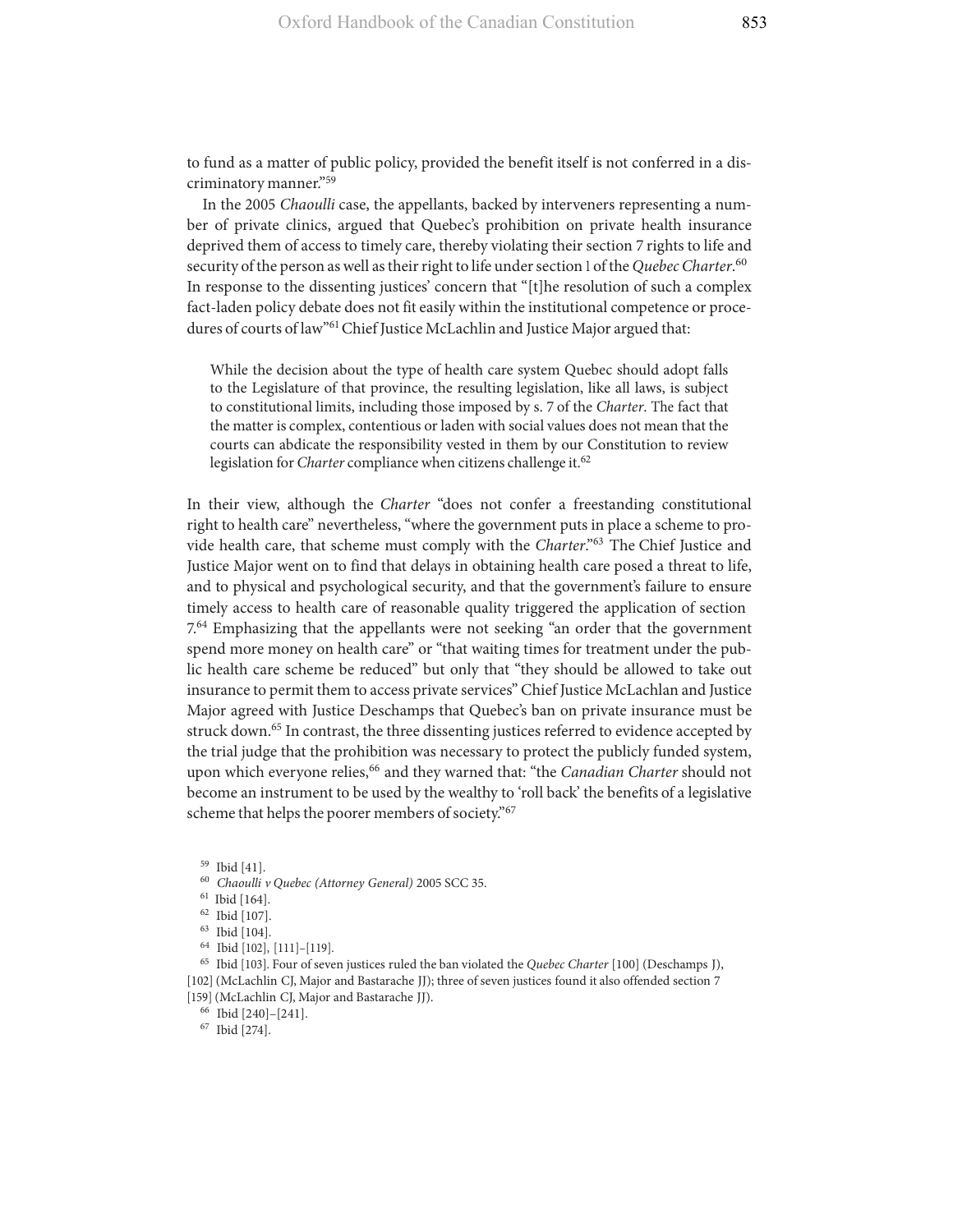## **5. Recent Socio-economic Rights Litigation in the Areas of Health and Housing**

Charter claims by disadvantaged individuals in need of publicly funded health care or protection from the consequences of homelessness, although raising similar life and security of the person interests to those recognized by the Supreme Court in Chaoulli, have been treated very differently by lower courts. The recent Toussaint<sup>68</sup> and Canadian Doctors for Refugee Care<sup>69</sup> health care challenges, and the Adams,<sup>70</sup> Abbotsford,<sup>71</sup> and Tanudjaja,<sup>72</sup> decisions in the homelessness context, illustrate the tension between competing constitutional paradigms that continues to underlie socio-economic rights adjudication in Canada.

In the 2010 Toussaint case the applicant, who had worked in Canada for a number of years as an undocumented migrant, developed several life-threatening medical conditions related to untreated diabetes and hypertension.<sup>73</sup> Her application under the Interim Federal Health Benefit Program (IFHP) was denied, on the grounds that she did not fall within the four classes of immigrants eligible for coverage.74 On a judicial review application to the Federal Court, the applicant alleged that the denial of health care violated sections 7 and 15 of the Charter. Citing Chaoulli the Attorney General of Canada claimed that, as there is no freestanding right to publicly funded health care under the Charter, "it clearly follows that non-citizens residing illegally in Canada certainly do not" possess such rights. 75 Justice Zinn rejected the Government's argument that section 7 cannot be applied to the denial of publicly funded health care and instead found that, by "expos[ing] her to a risk to her life as well as to long-term, and potentially irreversible, negative health consequences," exclusion from the IFHP violated the applicant's rights to life and to security of the person.<sup>76</sup>

Nevertheless, Justice Zinn went on to decide that denying health care benefits to the applicant and others who have chosen to enter or remain in Canada illegally was not arbitrary as, "to grant such coverage to those persons would make Canada a health-care safe haven for all who require health care and health care services."77 In response to the

<sup>70</sup> Victoria (City) v Adams 2009 BCCA 172, aff'g Victoria (City) v Adams 2008 BCSC 1363.

<sup>&</sup>lt;sup>68</sup> Toussaint v Canada 2011 FCA 213, aff'g Toussaint v Canada 2010 FC 810.

 $69$  Canadian Doctors for Refugee Care v Canada (AG) 2014 FC 651.

<sup>&</sup>lt;sup>71</sup> Abbotsford (City) v Shantz 2015 BCSC 1909.

 $72$  Tanudjaja v Canada (Attorney General) 2013 ONSC 5410, aff'd 2014 ONCA 852, leave to appeal to SCC refused, 36283 (25 June 2015).

<sup>73</sup> Toussaint (FC), above (n 68).

<sup>74</sup> Ibid [19].

<sup>75</sup> Ibid [73].

<sup>76</sup> Ibid [91].

<sup>77</sup> Ibid [94].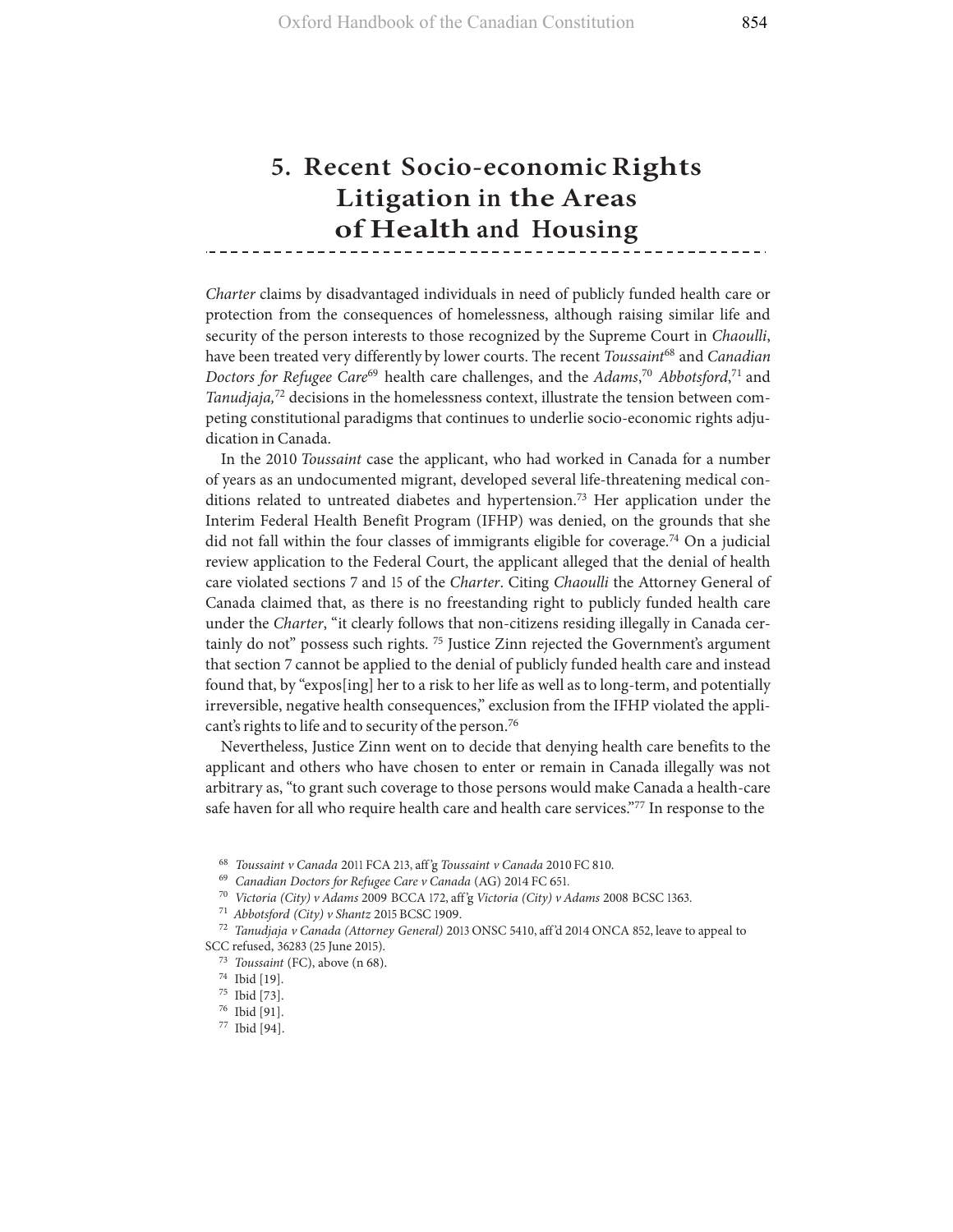applicant's reliance on the right to health guaranteed under article 12(1) of the ICESCR, Justice Zinn stated that: "This application cannot succeed on the basis of the alleged international law obligations of Canada because Canada has not expressly implemented them."78 On appeal, the Federal Court of Appeal accepted Justice Zinn's finding that "the appellant was exposed to a … risk significant enough to trigger a violation of her rights to life and security of the person."<sup>79</sup> However, the Court of Appeal ruled that the appellant's own conduct was the "operative cause" of any injury to her section 7 rights,  $80$  and it agreed with the trial court that the appellant's exclusion from the IFHP did not violate section 7 principles of fundamental justice.<sup>81</sup>

Less than three weeks after the Supreme Court refused leave to appeal the decision in Toussaint, the federal government announced revisions to the IFHP to exclude further classes of migrants from health care coverage, including refugee claimants from designated countries of origin, and failed refugee claimants.<sup>82</sup> These IFHP changes were challenged by a number of individuals and organizations in the 2014 Canadian Doctors for Refugee Care case.<sup>83</sup> In her decision at the Federal Court trial level, Justice Mactavish found that the deliberate exclusion of the targeted groups constituted "cruel and unusual treatment or punishment" under section 12 of the Charter, and was also discriminatory on the ground of national or ethnic origin under section 15.84

However, Justice Mactavish dismissed the applicants' claim that the IFHP cuts violated section 7.85 She pointed out that, in *Chaoulli*, the applicants were not asking the court to order the Government to pay for, but rather were challenging limits on their ability to obtain their own private care.<sup>86</sup> With reference to the *Insite* case, although Insite's safe injection program was publicly funded, she suggested that "there is … a world of difference between requiring the state to grant an exemption that would allow a health care provider to provide medical services funded by others and requiring the state itself to fund medical care."87 After reviewing a series of cases in which positive rightsbased claims had, as in Toussaint, been unsuccessful,<sup>88</sup> Justice Mactavish concluded that

85 Ibid [510].

<sup>78</sup> Ibid [70].

<sup>79</sup> Ibid [61].

<sup>80</sup> Ibid [72]–[73].

<sup>81</sup> Ibid [82].

<sup>&</sup>lt;sup>82</sup> Ibid leave to appeal to SCC refused, 17813 (5 April 2012). The changes to the IFHP were announced on 25 April 2012. Canadian Doctors for Refugee Care above (n 69) [54]. After the Supreme Court denied her leave to appeal, Toussaint filed a petition to the UN Human Rights Commission under the Optional Protocol to the ICCPR; Nell Toussaint v Canada HRC No 2348-2014 http://www.socialrightscura.ca/eng/ legal-strategies-right-to-healthcare.html.

<sup>83</sup> Canadian Doctors for Refugee Care, above (n 69).

<sup>84</sup> Ibid [12]–[14].

<sup>86</sup> Ibid [533]–[534].

<sup>87</sup> Ibid [538].

<sup>88</sup> Ibid 539–570.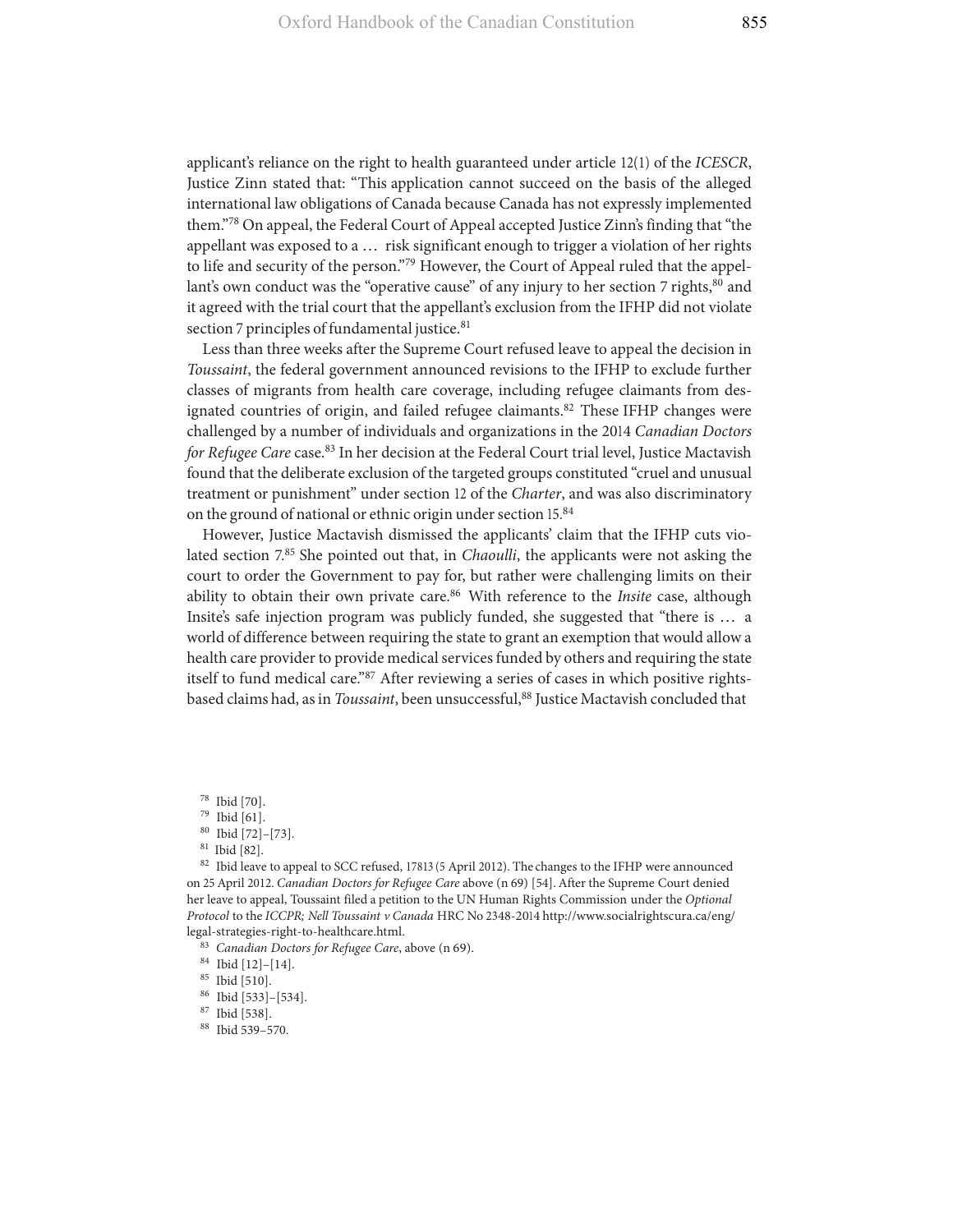"the Charter's guarantees of life, liberty and security of the person do not include the positive right to state funding for health care."<sup>89</sup>

Litigation with respect to the right to adequate housing under section 7 is in a similar state of uncertainty—claims against interference with the right to shelter under section 7 having been upheld by lower courts whereas claims to positive measures to ensure access to housing have been rejected.<sup>90</sup> In the 2008 *Adams* case, residents of a tent city in Victoria successfully challenged the constitutionality of a municipal bylaw that prohibited the erection of temporary structures in public parks at night.<sup>91</sup> At trial, Justice Ross found that the shortage of shelter spaces in Victoria meant that "hundreds of people are left to sleep in public places in the City"<sup>92</sup> and that the Government's interference with the ability of homeless people to provide themselves with temporary shelter while sleeping outdoors exposed them to a risk of serious harm, including death by hypothermia.<sup>93</sup> On that basis she found that the prohibition on erecting temporary shelter violated section 7 of the Charter.<sup>94</sup>

In arriving at her decision, Justice Ross underlined the fact that the defendants were not seeking to compel the government to provide them with adequate shelter, but instead were challenging restrictions on their ability to shelter themselves, akin to the situation in Chaoulli.<sup>95</sup> Likewise, in upholding Justice Ross's ruling on appeal, the British Columbia Court of Appeal emphasized that it was applying section 7 as a negative "restraint" on government action, rather than as a source of positive obligations to address the problem of homelessness or the rights of the homeless.96 Whereas the Court of Appeal recognized that the trial court's decision would likely require some responsive action by the City to deal with the inadequate number of shelter beds and the lack of housing options available to homeless people in Victoria, the Court declared "[t]hat kind of responsive action to a finding that a law violates s. 7 does not involve the court in adjudicating positive rights."<sup>97</sup>

The British Columbia Supreme Court relied on the Adams decision in coming to a similar finding in the 2015 Abbotsford case, that a bylaw prohibiting the erection of

<sup>89</sup> Ibid 571. Following the electoral defeat of the Conservative government in 2015, the new Liberal government announced that it would withdraw the appeal to Justice Mactavish's ruling and review the Government's position in future Charter litigation. Statement from the Minister of Immigration, Refugees and Citizenship and the Minister of Justice and Attorney General of Canada Ottawa, 16 December 2015 http://news.gc.ca/web/article-en.do?nid=1025029.

 $90$  See generally Martha Jackman, 'Charter Remedies for Socio-economic Rights Violations: Sleeping under a Box?' in Robert J Sharpe and Kent Roach (eds), Taking Remedies Seriously (Canadian Institute for the Administration of Justice, 2010) 279; Margot Young, 'Charter Eviction: Litigating out of House and Home' (2015) 24 Journal of Law & Social Policy 46.

 $91$  Adams (SC), above (n 70).

<sup>92</sup> Ibid [58].

<sup>93</sup> Ibid [142].

<sup>94</sup> Ibid [216].

<sup>95</sup> Ibid [119]–[120].

<sup>&</sup>lt;sup>96</sup> Adams (CA) (n 70) [95].

<sup>&</sup>lt;sup>97</sup> Ibid [96]. See also British Columbia v. Adamson, 2016 BCSC 584.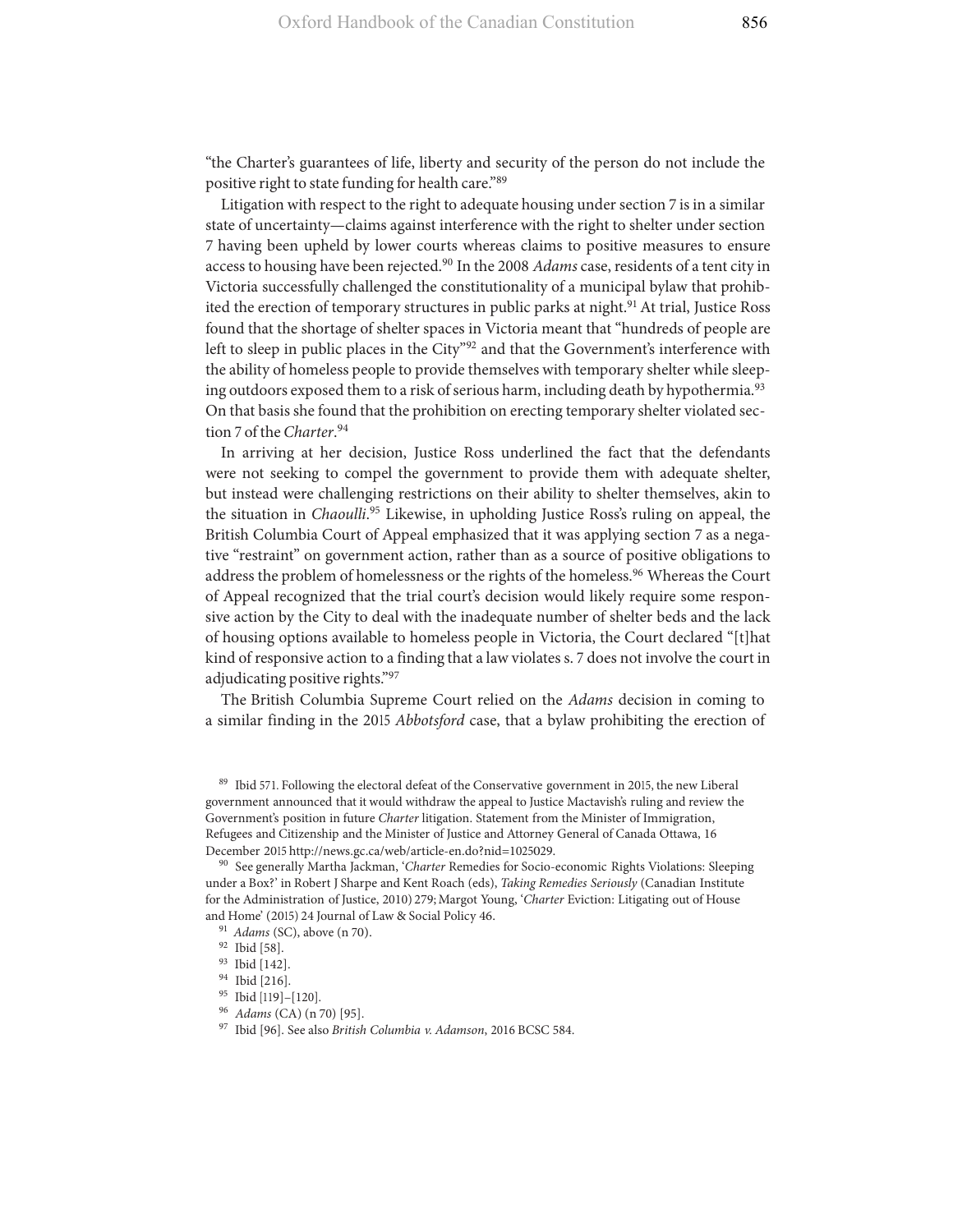temporary shelter or sleeping in parks overnight violated section 7.98 The challenge arose following the City of Abbotsford's efforts to evict residents from homeless encampments, using "displacement tactics" that included damaging tents and personal property and spreading chicken manure.<sup>99</sup> In response to the City's submission that many of those who are homeless have a "disinclination … to rules" and prefer to sleep outside "over other viable options"<sup>100</sup> Chief Justice Hinkson pointed out that, "to assert that homelessness is a choice ignores realities such as poverty, low income, lack of work opportunities, the decline in public assistance, the structure and administration of government support, the lack of affordable housing, addiction disorders, and mental illness."101 In striking down the bylaw, Chief Justice Hinkson underlined the fact that the claimants were "not seeking to impose any positive obligations on the City" $102$  and that "the obligation to provide housing for the homeless, if it exists, is not a burden that the City must discharge in these proceedings."103

In the 2013 Tanudjaja case the applicants, who had experienced inadequate housing and homelessness, challenged the federal and Ontario governments' failure to take positive measures to address the problem of homelessness.104 In particular, in collaboration with a number of human rights, anti-poverty, and housing organizations participating as public interest interveners, the applicants argued that the federal government's failure to implement a national strategy to address homelessness violated sections 7 and 15 of the Charter.<sup>105</sup> The Attorneys General of Ontario and Canada brought a successful motion before the Ontario Superior Court to dismiss the claim, on the grounds that section 7 does not require governments to adopt positive measures, and that the right to housing is non-justiciable. In granting the motion to strike, Justice Lederer held that the Charter imposes neither positive obligations on governments in general, nor any particular requirement to provide "affordable, adequate, accessible housing."106 In Justice Lederer's view:

The Charter does nothing to provide assurance that we all share a right to a minimum standard of living. Any Application built on the premise that the Charter imposes such a right cannot succeed and is misconceived … General questions that reference, among many other issues … the levels of housing supports and income supplements, the basis on which people may be evicted from where they live and the treatment of those with psycho-social and intellectual disabilities are important, but the courtroom is not the place for their review.<sup>107</sup>

<sup>98</sup> Abbotsford, above (n 71). 99 Ibid [94]–[115]. 100 Ibid [76]–[77]. 101 Ibid [81]. 102 Ibid [148]. 103 Ibid [271]. <sup>104</sup> Tanudjaja (ONSC) above (n 72). 105 Ibid [2]. 106 Ibid [59]. 107 Ibid [120].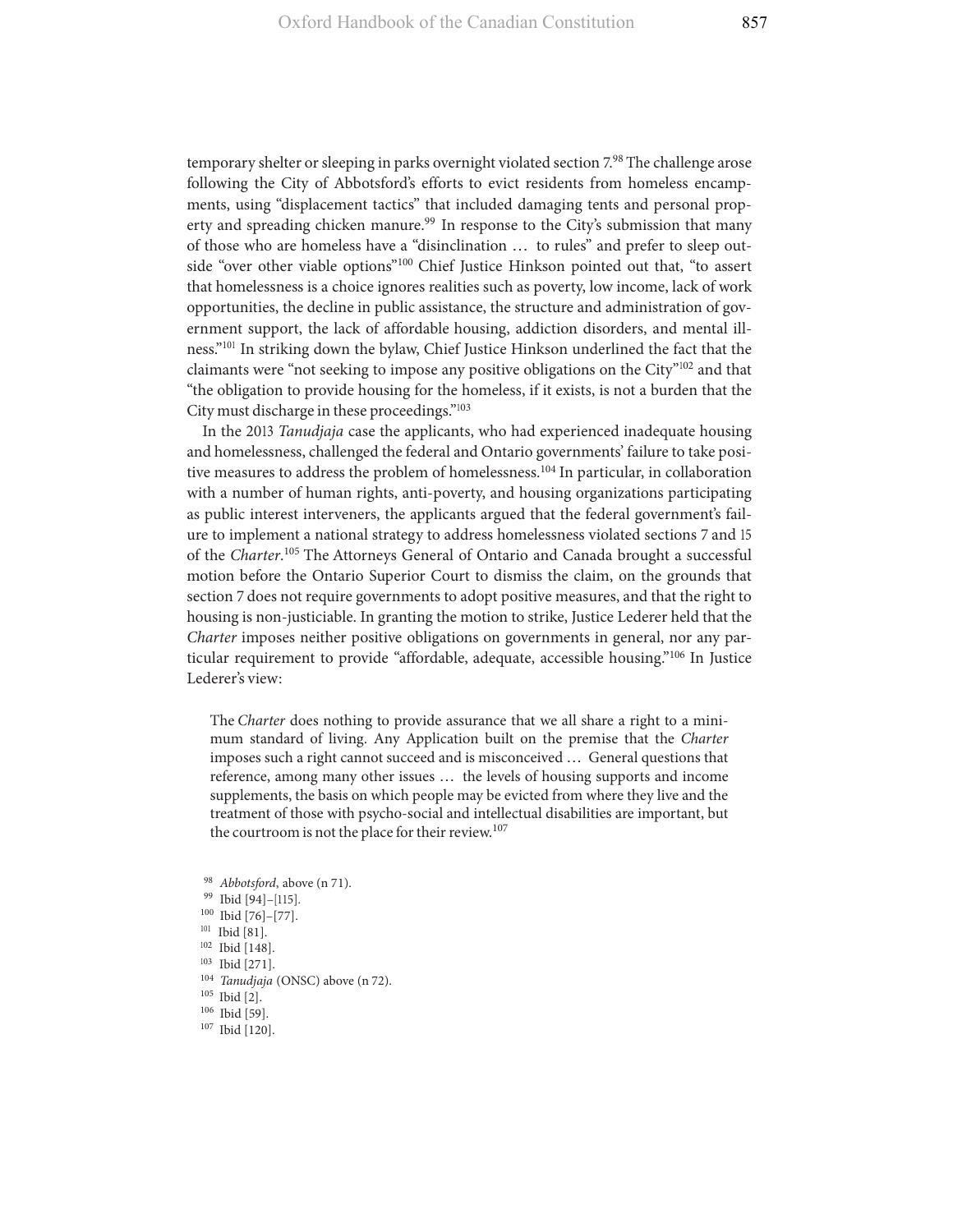Justice Lederer's dismissal of the Tanudjaja application was upheld by a 2-1 majority of the Ontario Court of Appeal. In her dissenting judgment, Justice Feldman found that the motions judge had characterized the applicants' claim "in an overly broad manner," that he erred in finding that the section 7 jurisprudence on whether positive obligations can be imposed on governments to address homelessness was settled, and that the issues raised in the case should not have been determined without a full hearing on the evidence.<sup>108</sup> Writing for herself and Justice Strathy, Justice Pardu did not comment on the issue of positive obligations. Instead she found that that the applicants' failure to challenge a specific law meant there was "no sufficient legal component to engage the decision-making capacity of the courts."109 As she saw it, the application amounted to a claim to a "free-standing right to adequate housing"<sup>110</sup> which "is not a question that can be resolved by application of law, but rather it engages the accountability of the legislatures"<sup>111</sup> and was therefore non-justiciable.<sup>112</sup>

The lower courts' decisions in Tanudjaja amount to a finding that some violations of the right to life and equality—those involving interconnected laws, policies, and programs in complex areas of social and economic policy—are beyond the scope of the Charter. With the denial of a hearing on the evidence, and the Supreme Court of Canada's refusal to grant leave to appeal the motion to dismiss in Tanujaja, socioeconomic rights remain in the unsettled state that has prevailed since Gosselin: caught between two contrasting constitutional rights paradigms. Unless there is a significant change in the way governments defend against such claims, government lawyers will continue to insist that socio-economic rights ought not to be "read in" as components of sections 7 and 15 of the Charter. Claimants, for whom deprivations of life, security of the person, and equality result from government action and inaction in the socio-economic sphere will continue to maintain that their rights should not be "read out."<sup>113</sup>

**6. Conclusion**

In states where the protection of socio-economic rights relies on the interpretation and application of rights to life and to non-discrimination, efforts to secure remedies for social and economic rights violations as components of these rights have been criticized by some as attempts to supplement inadequate constitutional provisions through unduly expansive

108 Ibid [52].

<sup>109</sup> Ibid [27].

<sup>110</sup> Ibid [33].

<sup>111</sup> Ibid [33].

 $112$  Ibid [36].

 $^{\rm 113}$  Gwen Brodsky, 'The Subversion of Human Rights by Governments in Canada' in Jackman and Porter, Advancing Social Rights above (n 6) 355; Bruce Porter, 'Inclusive Interpretations: Social and Economic Rights and the Canadian Charter' in Helena Alviar García, Karl Klare and Lucy A Williams (eds), Social and Economic Rights in Theory and Practice: Critical Enquiries (Routledge, 2014) 215.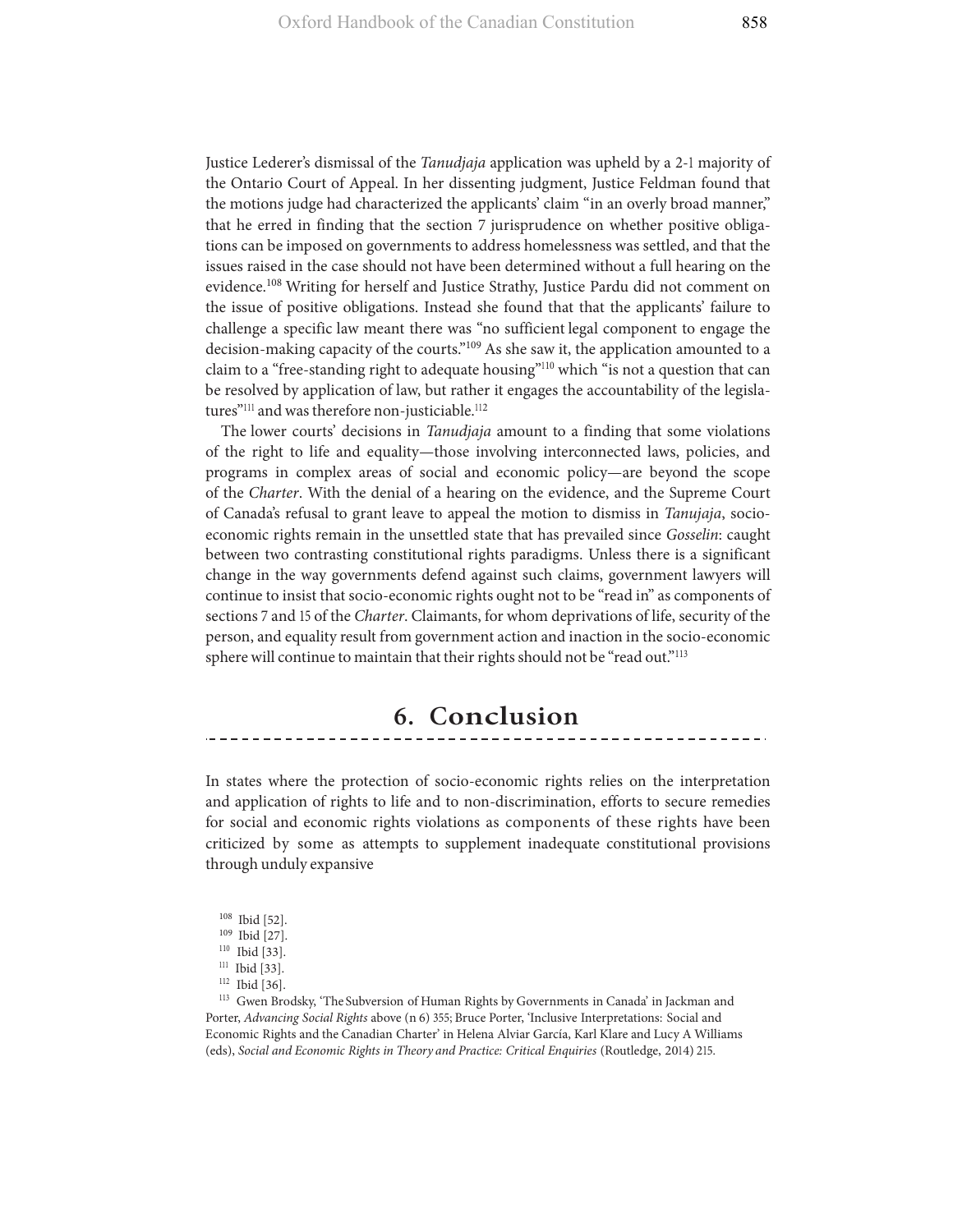judicial interpretation. Given the historical context and legislative history of the Charter, this critique is especially misplaced in Canada. Such strategies are better understood as claims to the same rights advanced in different circumstances, calling for equal protection and benefit of Charter guarantees of life, liberty, security of the person, and equality without discrimination based on socio-economic disadvantage. This was indeed the expectation of human rights advocates and equality-seeking organizations when the content of the Charter was being negotiated 35 years ago.

During her tenure as UN High Commissioner for Human Rights, Justice Louise Arbour observed that: "the potential to give economic, social and cultural rights the status of constitutional entitlement represents an immense opportunity to affirm our fundamental Canadian values, giving them the force of law."114 Yet, as Justice Arbour acknowledged from her experience on the Supreme Court of Canada, section 15 has yet to fully deliver on its promise of substantive equality for disadvantaged groups seeking remedies not only for inequitable but for inadequate social programs and policies. The question, left open by the Supreme Court in Irwin Toy, of whether section 7 should be interpreted to include social and economic rights such as the right to food, housing, or social security, also remains unanswered.

The status of socio-economic rights under the Charter and the related demand for equal recognition of the rights to life, security of the person, and equality of the most disadvantaged need not, however, be left exclusively to the courts to decide. Civil society groups have begun to take up the issue of rights interpretation in a manner reminiscent of their role in the pre-Charter debates over the scope of the new Canadian Constitution. In the most recent CESCR review of Canada in February 2016, dozens of organizations representing Indigenous people, people with disabilities, women, those living in poverty, and racialized and other disadvantaged groups, appeared before the Committee to reassert that access to justice for violations of socio-economic rights in Canada relies on inclusive interpretations of existing Charter rights. In its Concluding Observations, the CESCR held both Canadian governments and courts responsible for their respective roles in denying access to effective remedies for socio-economic rights violations within the domestic constitutional framework.<sup>115</sup>

As in previous reports,<sup>116</sup> the Committee underscored the need to improve the accountability of the judiciary and administrative decision-makers to socioeconomic rights norms, recommending that Canada: "improve human rights training programmes in order to ensure better knowledge, awareness and application of the Covenant, in particular among the judiciary, law enforcement and public officials.117 In

<sup>&</sup>lt;sup>114</sup> Louise Arbour, "Freedom from Want"—From Charity to Entitlement', LaFontaine-Baldwin Lecture, Quebec City (2005) 7. Accessed at: https://www.icc-icc.ca/site/site/uploads/2016/11/ LaFontaineBaldwinLecture2005\_LouiseArbour.pdf .

<sup>&</sup>lt;sup>115</sup> United Nations Committee on Economic, Social and Cultural Rights, Concluding Observations on the Sixth Periodic Report of Canada, UN Doc E/C.12/CAN/CO/6 (4 March 2016) [5].

<sup>116</sup> Porter, 'Inclusive Interpretations', above (n 113).

<sup>&</sup>lt;sup>117</sup> CESCR, Concluding Observations, above (n 115).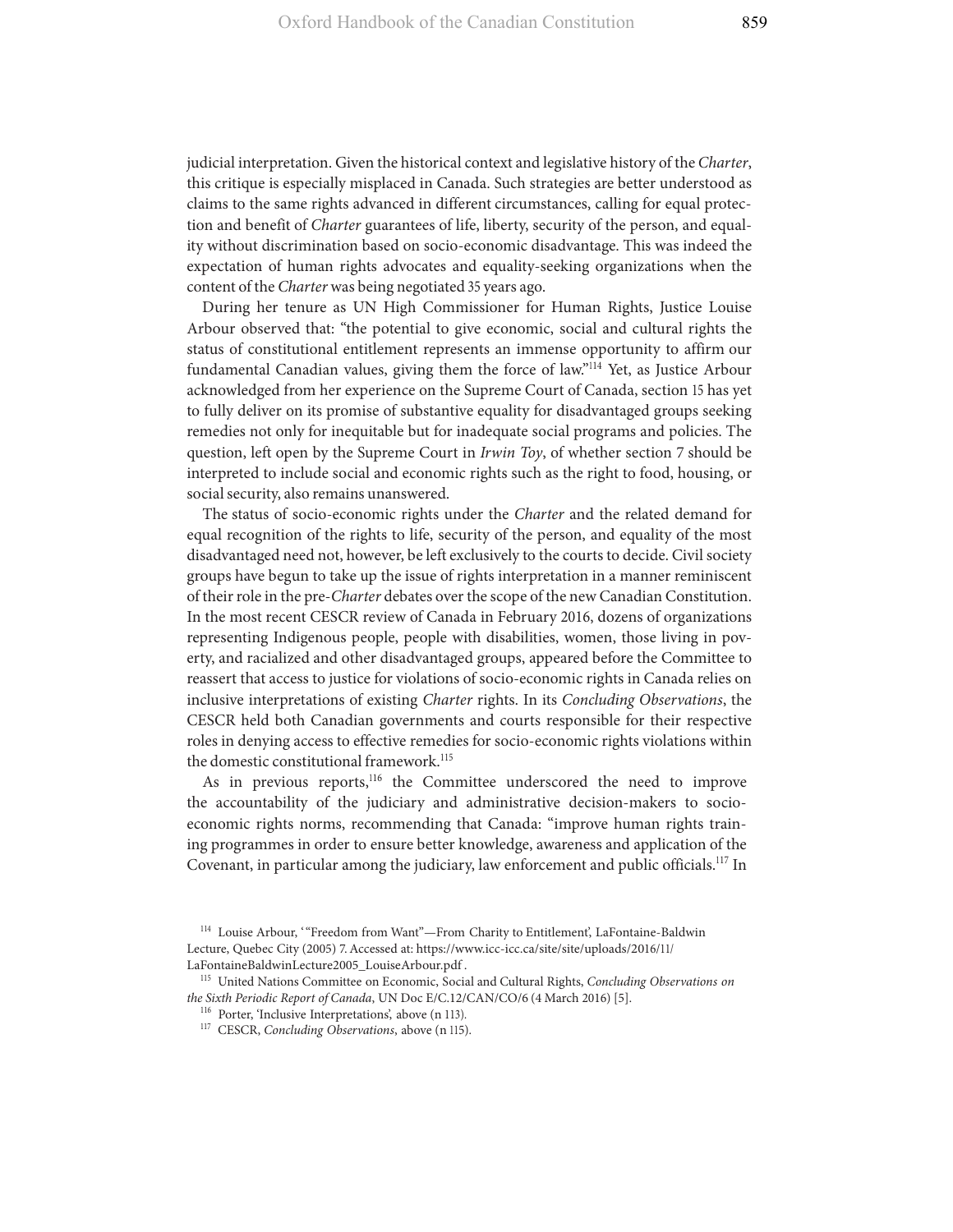addition, the Committee urged Canadian governments to engage directly with rightsclaiming constituencies and to alter their own approach to the justiciability of social and economic rights under the Charter, in order to better reflect and respect Canada's international human rights undertakings and to promote a more inclusive and democratically accountable engagement with this fundamental issue of constitutional interpretation:

The Committee recommends that the State party implement its commitment to review its litigation strategies in order to foster the justiciability of the economic, social and cultural rights. The State party should engage civil society and organizations of indigenous peoples in this revision with a view to broadening the interpretation of the Canadian Charter of and Freedoms, notably sections 7, 12 and 15, to include economic social and Rights cultural rights, and thus ensure the justiciability of Covenant rights.<sup>118</sup>

The Committee's recommendations remind us that the constitutional status of socioeconomic rights in Canada remains a matter of choice. If Canadian governments decided to affirm such rights in courts, if Canadian courts attended to their role in ensuring effective implementation of international human rights through the interpretation and application of domestic law, and if Canada's legal culture were to better align with the views and expectations of civil society and Indigenous peoples, socio-economic rights would achieve more equal constitutional recognition and the most disadvantaged Canadians more equal benefit of Canada's post-Charter democracy.

#### **Bibliography**

#### **Secondary Sources**

- Froc, Kerri. "Is the Rule of Law the Golden Rule? Accessing 'Justice' for Canada's Poor" (2008) 87 Canadian Bar Review 459.
- Jackman, Martha and Bruce Porter (eds). Advancing Social Rights in Canada. Toronto: Irwin Law, 2014.
- Langford, Malcolm (ed). Social Rights Jurisprudence: Emerging Trends in International and Comparative Law. Cambridge: Cambridge University Press, 2008.
- Porter, Bruce. "Expectations of Equality" (2006) 3 Supreme Court Law Review 23.
- Rodgers, Sanda and Sheila McIntyre (eds). The Supreme Court of Canada and Social Justice: Commitment, Retrenchment or Retreat? Markham, ON: LexisNexis, 2010.
- Young, Margot et al. (eds). Poverty: Rights, Social Citizenship, and Legal Activism. Vancouver: UBC Press, 2007.

118 Ibid [6].